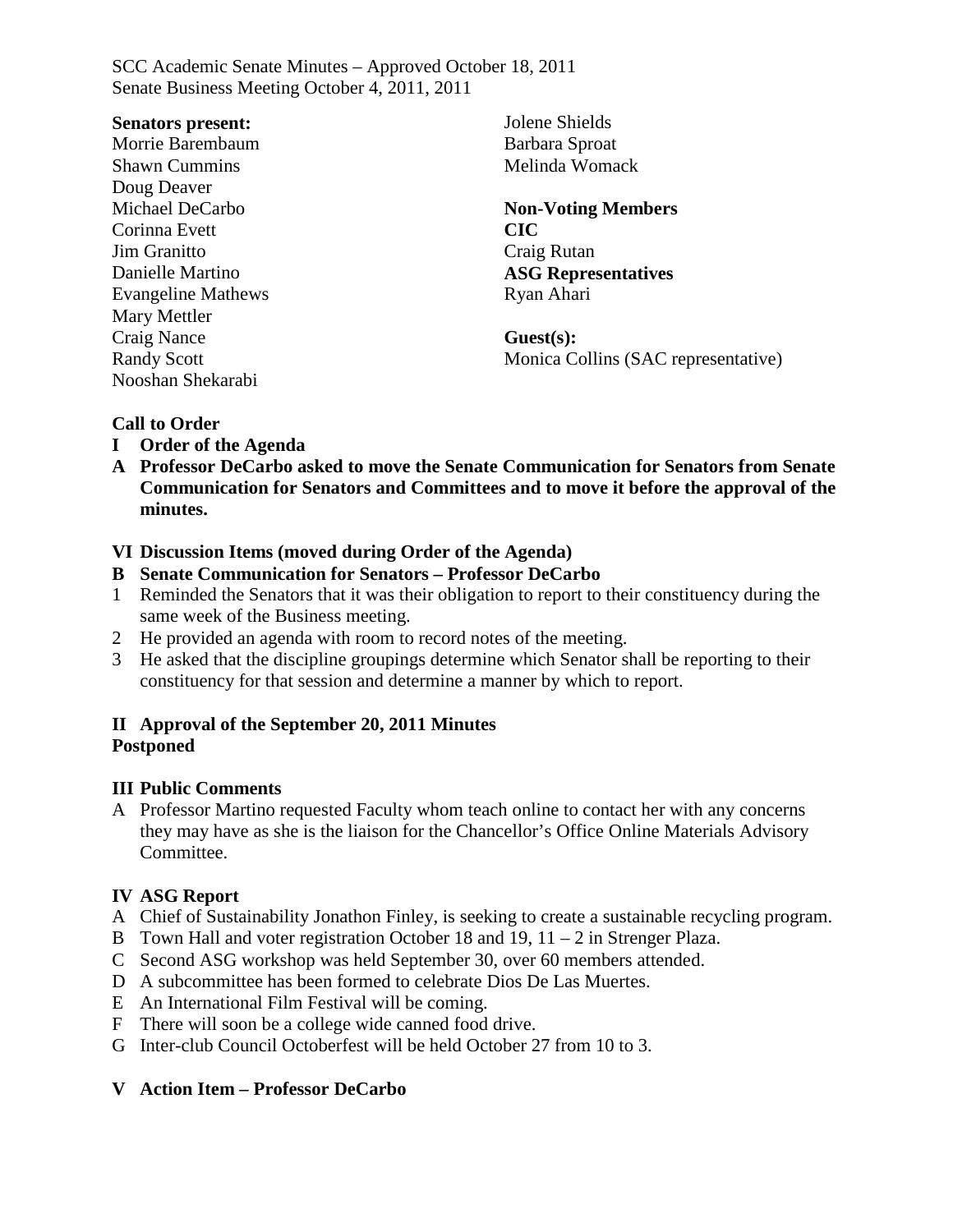### **A Basic Skills Plan** (Appendix 1 – Basic Skills Plan)

Professor Evett moves to approve

Professor Womack provides the second.

#### **During discussion**

Professor Womack applauded the hard work evident in the plan.

### **The plan is approved without dissent.**

## **B Resolution F2011.1: Transition to Resolution Based Structure** (Appendix 2 – F11 10.1)

Professor Martino moves to adopt.

Professor Evett provides the second.

#### **During discussion**

- 1 Professor Nance asked whether this will prevent motions from the floor.
- 2 Professor Martino responded that we can still suspend the rules.
- 3 Professor Evett asked whether the distinction should be made between actions in house and actions the Senate is asking others to perform.
- 4 Professor DeCarbo said that unless we codify that, if we suspend the rules we can do whatever we wish.
- 4 Professor Sproat asked if a resolution holds more weight than a motion from the floor.
- 5 Professor Martino responded that it allows for a more systematic method for discourse to occur.
- 6 Professor Rutan offered that we should not take actions lightly, we are a deciding body and there must be a systematic and deliberate process to follow.

## **The resolution passes 12 to 3; abstention 1**

## **C Resolution F2011.2: Formation and Guidelines of Task Forces** (Appendix 3 – F11 10.2)

Professor Martino moves to adopt

Professor Evett provides the second.

## **During discussion**

- 1 Professor Martino spoke in regards to the second resolution and the language of "require" the taskforces to report; this is a statement of expected practice.
- 2 Professor Evett said that we do ask the committees to report, but "require" may seem authoritarian.
- 3 Professor Nance said codifying the Goals of Task Forces may be difficult as they may need to change Goals and need more flexible.

Professor Evett moves that we send this back to the proposer to be presented at the next Business Meeting.

Professor DeCarbo seconds the motion

## **The motion is sent back to the proposer without dissent.**

## **VI Discussion Items**

## **A Faculty Hire Requests – President Barembaum**

- 1 Stated he will consolidate the requests and send them forth.
- 2 Professor DeCarbo asked that he do this electronically.

## **B Senate Communication for Committees – Professor Evett**

1 Informed the Senate that not all committees are sending their minutes to the Senate.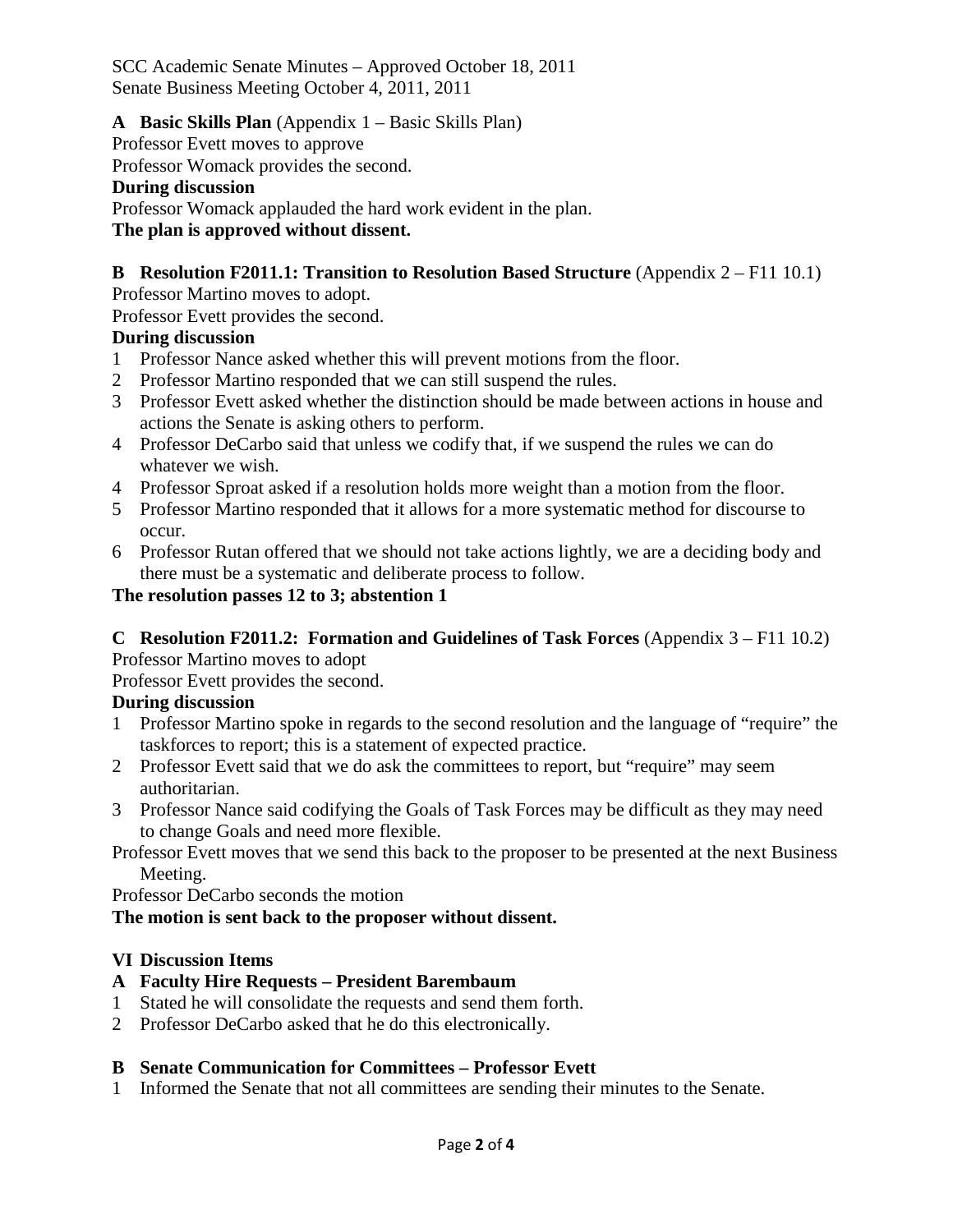- 2 She asked if the Senate would like the minutes from committees to be sent out before the business meeting.
	- a Professor Sproat asked if the minutes could just be placed on the web site.
	- b Professor Scott posited that people are more likely to read the minutes sent to them rather than go to the website.
	- c Professor Evett said perhaps a combo would be better.
	- d President Barembaum said that perhaps the minutes could be posted on the Senate website.
	- e Professor Nance asked if all committees have websites.
		- i Professor Evett responded that she is working towards that.
- **C Honor's Program Advisory Committee request to become a committee under the senate.** (Appendix 4 – HPAC proposal)
- 1 Professor Evett presented the initial proposal for the Honor's Program to become a committee under the Senate governance.
- 2 Upon much discussion, it was determined that more information and investigation was needed.

## **D Setting Committee Meeting Dates and Times – Professor Evett**

- 1 Reminded the Senate they were asked whether a grid should be created for some meetings, all meetings and if so what would that grid look like.
	- a Professor Nance said that a grid for major committees allowed for predictability and the ability to prepare for future service and semester.
- 2 Professor Evett asked what would be considered a major committee.
- 3 The Senate decided that EMP, SLOARC, ACCRED, Student Success, CIC, Senate, Assessment, Basic Skills, College Council and Budget.
- 4 Professor Evett will take this information to V.P. Mora and report back to the Senate.

# **E Faculty Vision – Professor Evett** (Appendix 5 – Vision Statement)

- 1 Presented the Vision statement produced by the Educational Vision Task Force.
- 2 Professor DeCarbo said that the vision statement was a synthesis of the Faculty Survey from last Spring and represents the core beliefs from that survey.
- 3 Professor Evett said that the next step is to identify core values that will reflect how the vision will manifest itself.
- 4 President Barembaum said that this does not meet his vision of the Educational Vision Task Force as it does not identify what programs will come into existence
- 5 Professor Evett said that this does do that, it does show that there are concentric circles and how we would fund and create when money returns.
- 6 Professor DeCarbo said that this is not a mission statement, a mission statement is what you will do, and a vision statement is how you will do it.
- 7 Professor Scott argued that while this demonstrates excellent professional behavior; almost any program could argue that they fall within the Vision.
- 8 Professor Evett said that perhaps the EVTF should return to the Senate with what they believe to be the next steps before any other action/discussion be taken.

# **F Budget Presentation Questions**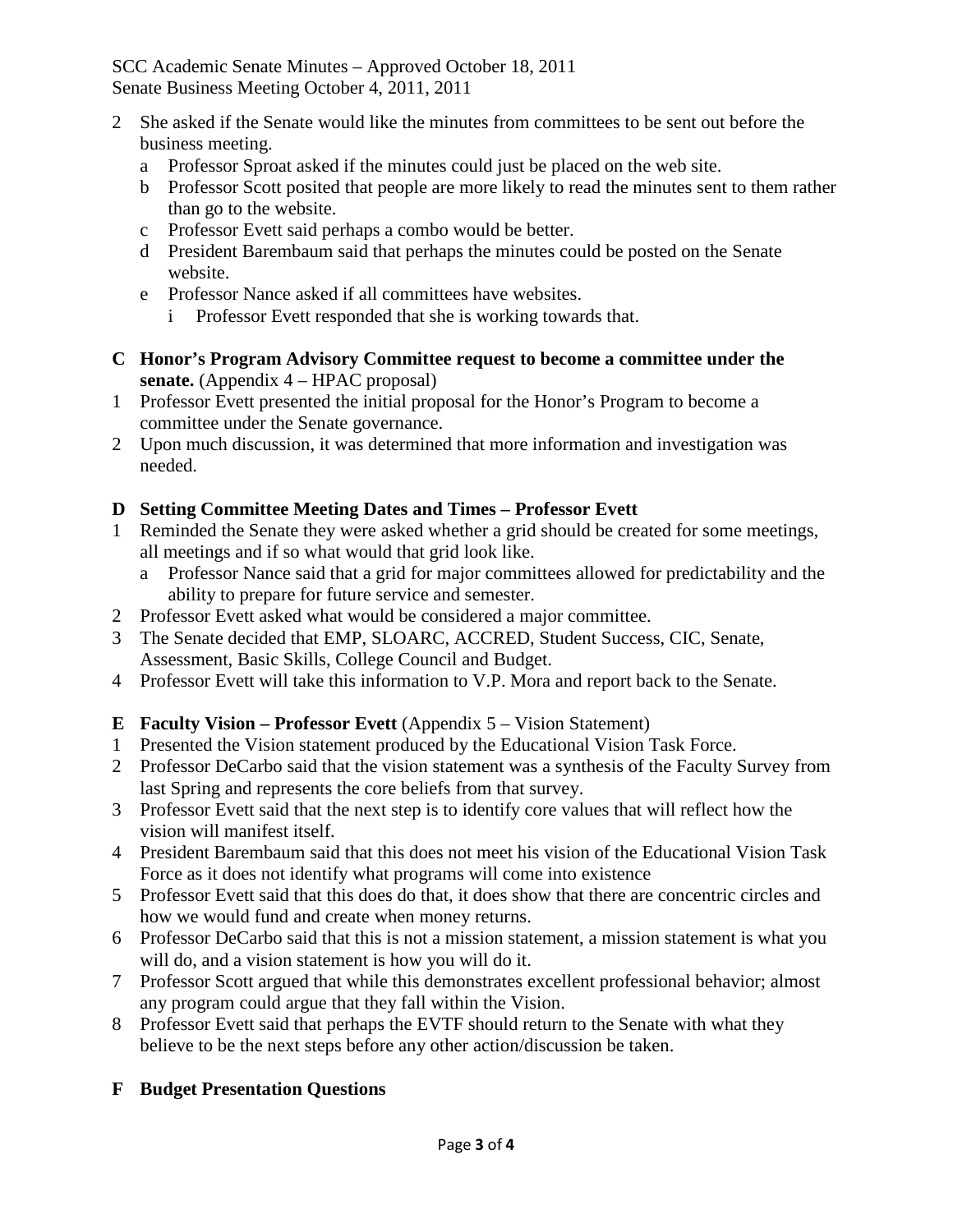- 1 Ask the Senators to ask their constituents for any questions they may have for Vice Chancellor of Fiscal Services Peter Hardash when he attends the next Senate Business Meeting.
- 2 Professor Nance said to ask questions, that VC Hardash will answer them.

## **G Board of Trustees Meeting**

- 1 Professor Martino said that she applauds the Faculty that spoke.
- 2 Professor Evett echoed the kudos to the Faculty who spoke and extended applause to the Faculty that attended but did not speak.
- 3 Professor Martino said that we are asked to take on more students and that perhaps we need to more strictly enforce our caps.
- 4 Professor Evett said that yes, we do need to look at this: how are we generating more FTES with less class?
- 5 Professor Salcido said we should remind the Board that it takes different strategies to run a marathon as opposed to a sprint; currently we can take on more students, but to maintain that amount of effort will be impossible.

#### **VII Reports Discussion**

#### **A Curriculum - Professor Rutan**

#### **B SAC Senate Report – Monica Collins**

- 1 SAC has embedded Faculty Development into the Senate meetings; primarily Basic Skills.
- 2 A new Senate Newsletter has been created and distributed.
- 3 A Task Force is working on the framework for committees, chairs, and governance.

## **C Technology – Professor Scott**

No report given

#### **D Facilities**

1 Professor Scott asked if there was something going to be done about the knock in the Science Center.

*Professor Cummins moved to adjourn. Professor Shekarabi provided the second.* **The meeting is adjourned without dissent.**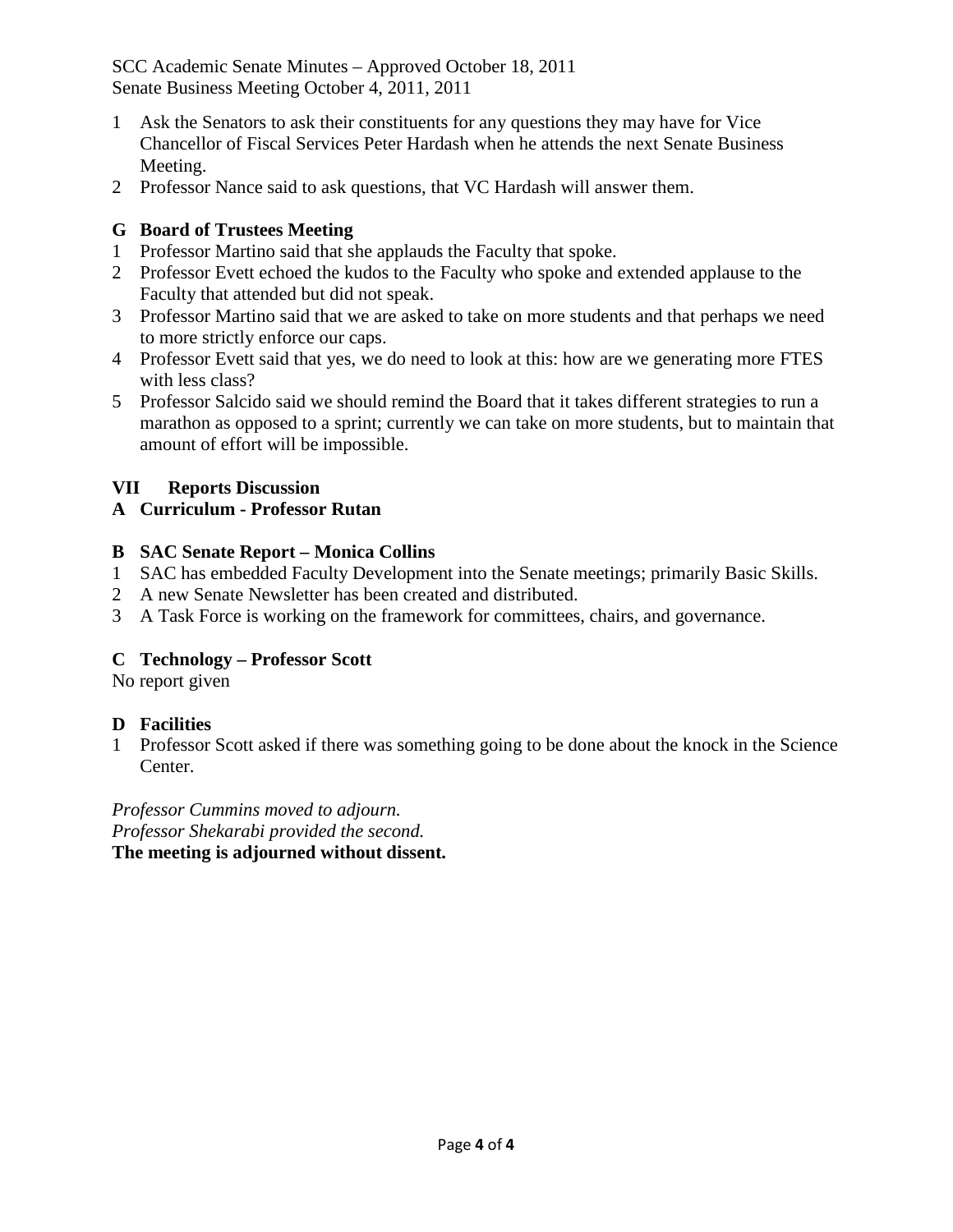#### **[1a] 2008-09 Basic Skills Allocation End-of-Year Expenditure Report for FY 2010-11 and Signature Page Due October 10, 2011**

## **Santiago Canyon College**

**Basic Skills funds allocated in 2008-2009 expire as of June 30, 2011, and cannot be expended beyond that date**. All unexpended funds as of July 1, 2011, revert back to the State Budget. Enter from the 2008-09 allocation the total expenditures from 7/1/2008 through 6/30/2011, for each budget category. The total must not exceed the total basic skills allocation for 2008-09 funds (refer to the final 2008-2009 allocation posted on the Chancellor's Office website). Original signatures are required of the Chief Executive Officer, the Chief Business Officer, and the Academic Senate President.

| Category                       | <b>Total Allocation for 2008-</b> | <b>Total Expenditures by</b>                    | <b>Total Unused Allocation</b>     |
|--------------------------------|-----------------------------------|-------------------------------------------------|------------------------------------|
|                                | 2009                              | Category from 7/1/08                            | <b>Reverting Back to the State</b> |
|                                |                                   | through 6/30/11                                 |                                    |
|                                |                                   |                                                 |                                    |
| A. Program, Curriculum         |                                   | \$153,725                                       |                                    |
| Planning and Development       |                                   |                                                 |                                    |
| <b>B. Student Assessment</b>   |                                   | \$1,464                                         |                                    |
| C. Advisement and              |                                   | \$110,975                                       |                                    |
| <b>Counseling Services</b>     |                                   |                                                 |                                    |
| D. Supplemental Instruction    |                                   | \$34,042                                        |                                    |
|                                |                                   |                                                 |                                    |
| and Tutoring                   |                                   |                                                 |                                    |
| E. Course Articulation/        |                                   | \$8,061                                         |                                    |
| Alignment of the Curriculum    |                                   |                                                 |                                    |
| F. Instructional Materials and |                                   | \$5,055                                         |                                    |
| Equipment                      |                                   |                                                 |                                    |
|                                |                                   |                                                 |                                    |
| G.1 Coordination               |                                   | $\overline{\mathsf{s}}$<br>$\mathbf{0}$         |                                    |
|                                |                                   |                                                 |                                    |
| G.2 Research                   |                                   | $\overline{\boldsymbol{\zeta}}$<br>$\mathbf{0}$ |                                    |
| G.3 Professional               |                                   | \$2,285                                         |                                    |
| Development                    |                                   |                                                 |                                    |
|                                |                                   |                                                 |                                    |
| <b>TOTAL:</b>                  |                                   | \$315,607                                       |                                    |
|                                | \$315,607                         |                                                 | \$0                                |
|                                |                                   |                                                 |                                    |
|                                |                                   |                                                 |                                    |

\_\_\_\_\_\_\_\_\_\_\_\_\_\_\_\_\_\_\_\_\_\_\_\_\_\_\_\_\_\_\_\_\_\_\_\_\_\_\_\_\_ \_\_\_\_\_\_\_\_\_\_\_\_\_\_\_\_

\_\_\_\_\_\_\_\_\_\_\_\_\_\_\_\_\_\_\_\_\_\_\_\_\_\_\_\_\_\_\_\_\_\_\_\_\_\_\_\_\_ \_\_\_\_\_\_\_\_\_\_\_\_\_\_\_\_

Signature, Chief Executive Officer **Date** Date

Signature, Academic Senate President **Date** Date

\_\_\_\_\_\_\_\_\_\_\_\_\_\_\_\_\_\_\_\_\_\_\_\_\_\_\_\_\_\_\_\_\_\_\_\_\_\_\_\_\_ \_\_\_\_\_\_\_\_\_\_\_\_\_\_\_\_

Signature, Chief Business Officer **Date** Date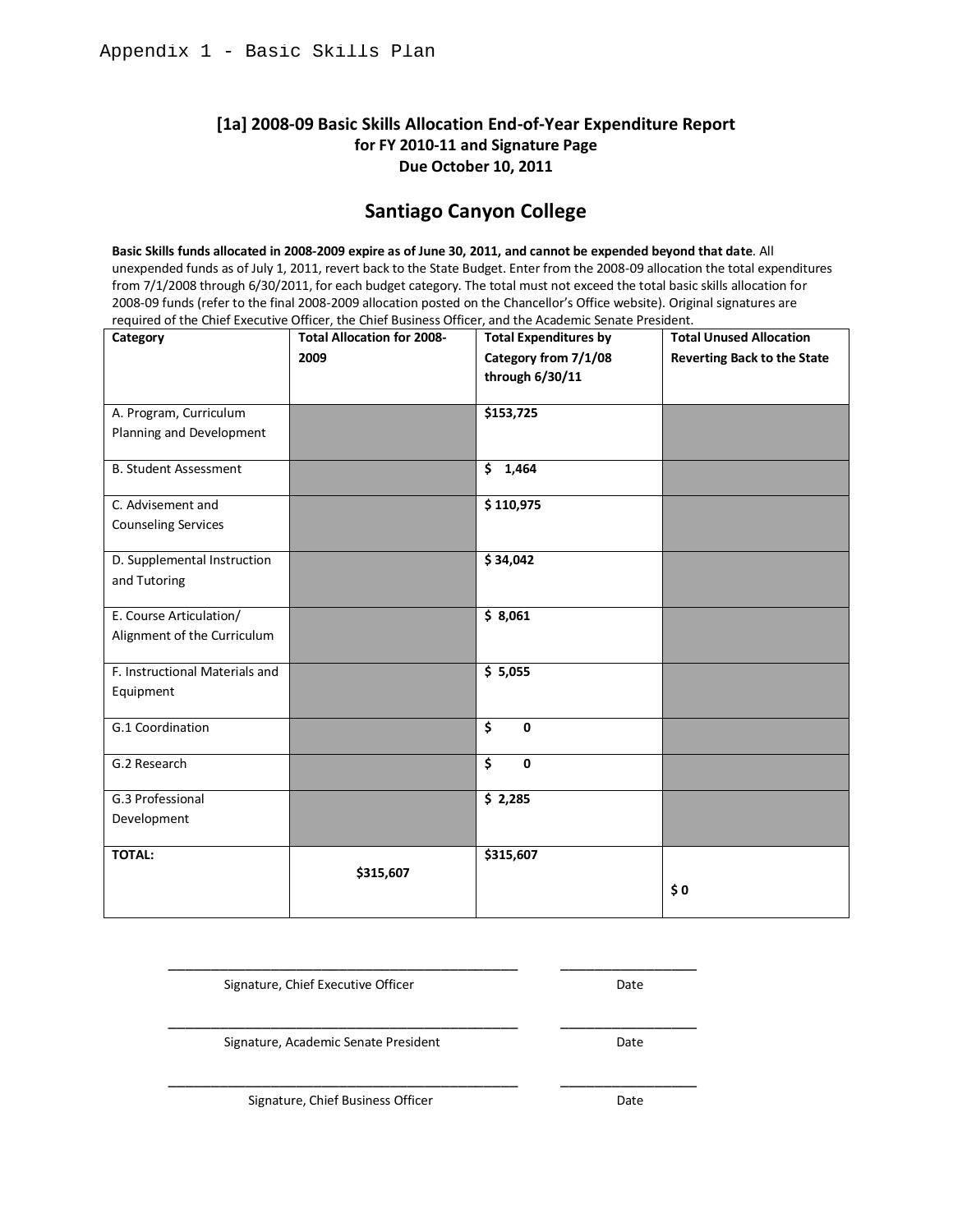#### **[1b] 2009-2010 Basic Skills Allocation End-of-Year Expenditure Report for FY 2010-11 and Signature Page Due October 10, 2011**

#### **Santiago Canyon College**

**Basic Skills funds allocated in 2009-2010 expire as of June 30, 2012, and cannot be expended beyond that date**. All unexpended funds as of July 1, 2012, will revert back to the State Budget. Enter from the 2009-10 allocation the total expenditures and encumbered amounts from 7/1/2009 through 6/30/2011, for each budget category. The total must not exceed the total basic skills allocation for 2009-10 funds (refer to the final 2009-2010 allocation posted on the Chancellor's Office website). Original signatures are required of the Chief Executive Officer, the Chief Business Officer, and the Academic Senate President.

| Category                       | <b>Total Allocation for 2009-</b> | <b>Total Expenditures by</b>                    | <b>Total Encumbered Amounts</b>                |
|--------------------------------|-----------------------------------|-------------------------------------------------|------------------------------------------------|
|                                | 2010                              | Category from 7/1/09                            | by Category as of 6/30/11                      |
|                                |                                   | through 6/30/11                                 |                                                |
|                                |                                   |                                                 |                                                |
| A. Program, Curriculum         |                                   | \$104,839                                       | \$5,408                                        |
| Planning and Development       |                                   |                                                 |                                                |
| <b>B. Student Assessment</b>   |                                   | \$14,206                                        | \$<br>$\mathbf 0$                              |
| C. Advisement and              |                                   | \$31,837                                        | $\overline{\mathsf{s}}$<br>$\mathbf 0$         |
| <b>Counseling Services</b>     |                                   |                                                 |                                                |
|                                |                                   |                                                 |                                                |
| D. Supplemental Instruction    |                                   | \$35,356                                        | $\overline{\boldsymbol{\zeta}}$<br>$\mathbf 0$ |
| and Tutoring                   |                                   |                                                 |                                                |
| E. Course Articulation/        |                                   | \$<br>$\mathbf 0$                               | $\overline{\mathsf{s}}$<br>$\mathbf 0$         |
| Alignment of the Curriculum    |                                   |                                                 |                                                |
|                                |                                   |                                                 |                                                |
| F. Instructional Materials and |                                   | $\overline{\mathsf{s}}$<br>$\mathbf 0$          | $\overline{\boldsymbol{\zeta}}$<br>$\mathbf 0$ |
| Equipment                      |                                   |                                                 |                                                |
| G.1 Coordination               |                                   | \$<br>$\mathbf 0$                               | \$<br>$\mathbf 0$                              |
|                                |                                   |                                                 |                                                |
| G.2 Research                   |                                   | $\overline{\boldsymbol{\zeta}}$<br>$\mathbf{0}$ | \$<br>$\mathbf{0}$                             |
|                                |                                   |                                                 |                                                |
| G.3 Professional               |                                   | $\overline{\boldsymbol{\zeta}}$<br>$\mathbf 0$  | \$<br>$\mathbf 0$                              |
| Development                    |                                   |                                                 |                                                |
| <b>TOTAL:</b>                  | \$191,645                         | \$186,237                                       | \$5,408                                        |
|                                |                                   |                                                 |                                                |

Signature, Chief Executive Officer **Date** Date

\_\_\_\_\_\_\_\_\_\_\_\_\_\_\_\_\_\_\_\_\_\_\_\_\_\_\_\_\_\_\_\_\_\_\_\_\_\_\_\_\_ \_\_\_\_\_\_\_\_\_\_\_\_\_\_\_\_

Signature, Academic Senate President **Date** 

\_\_\_\_\_\_\_\_\_\_\_\_\_\_\_\_\_\_\_\_\_\_\_\_\_\_\_\_\_\_\_\_\_\_\_\_\_\_\_\_\_ \_\_\_\_\_\_\_\_\_\_\_\_\_\_\_\_

\_\_\_\_\_\_\_\_\_\_\_\_\_\_\_\_\_\_\_\_\_\_\_\_\_\_\_\_\_\_\_\_\_\_\_\_\_\_\_\_\_ \_\_\_\_\_\_\_\_\_\_\_\_\_\_\_\_

Signature, Chief Business Officer **Date** Date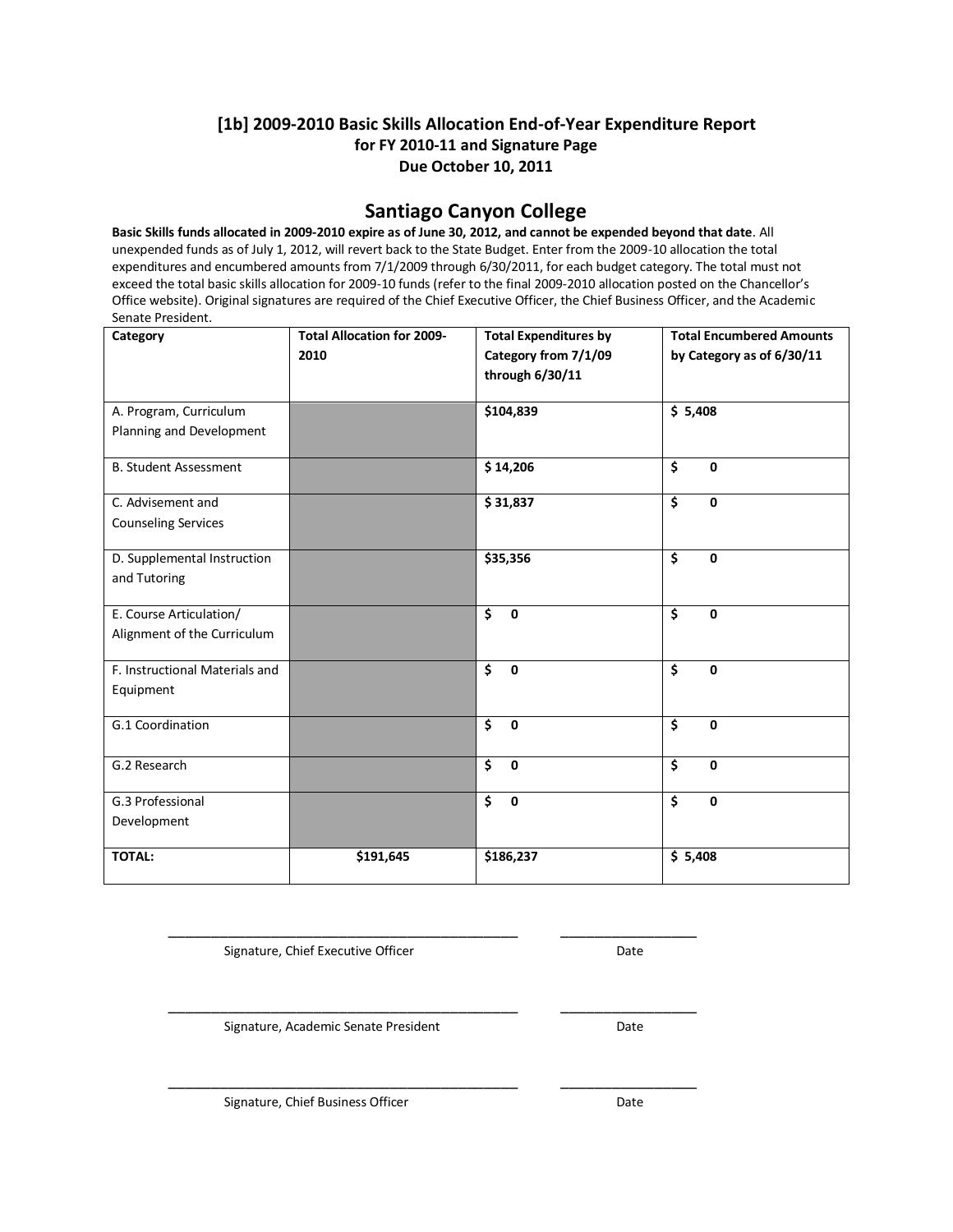### **[1c] 2010-2011 Basic Skills Allocation End-of-Year Expenditure Report for FY 2010-11 and Signature Page Due October 10, 2011 Santiago Canyon College**

**Basic Skills funds allocated in 2010-2011 expire as of June 30, 2013, and cannot be expended beyond that date**. All unexpended funds as of July 1, 2013, will revert back to the State Budget. Enter from the 2010-11 allocation the total expenditures and encumbered amounts from 7/1/2010 through 6/30/2011, for each budget category. The total must not exceed the total basic skills allocation for 2010-11 funds (refer to the final 2010-2011 allocation posted on the Chancellor's Office website). Original signatures are required of the Chief Executive Officer, the Chief Business Officer, and the Academic Senate President.

| Category                       | <b>Total Allocation for 2010-</b> | <b>Total Expenditures by</b>                    | <b>Total Encumbered Amounts</b>        |
|--------------------------------|-----------------------------------|-------------------------------------------------|----------------------------------------|
|                                | 2011                              | Category from 7/1/10                            | by Category as of 6/30/11              |
|                                |                                   | through 6/30/11                                 |                                        |
|                                |                                   |                                                 |                                        |
| A. Program, Curriculum         |                                   | \$3,039                                         | \$59,616                               |
| Planning and Development       |                                   |                                                 |                                        |
| <b>B. Student Assessment</b>   |                                   | \$3,268                                         | \$6,731                                |
| C. Advisement and              |                                   | \$9,517                                         | \$60,483                               |
| <b>Counseling Services</b>     |                                   |                                                 |                                        |
|                                |                                   |                                                 |                                        |
| D. Supplemental Instruction    |                                   | \$2,589                                         | \$23,165                               |
| and Tutoring                   |                                   |                                                 |                                        |
| E. Course Articulation/        |                                   | $\overline{\boldsymbol{\zeta}}$<br>$\mathbf{0}$ | \$5,000                                |
| Alignment of the Curriculum    |                                   |                                                 |                                        |
|                                |                                   |                                                 |                                        |
| F. Instructional Materials and |                                   | \$<br>$\mathbf 0$                               | \$5,000                                |
| Equipment                      |                                   |                                                 |                                        |
|                                |                                   |                                                 |                                        |
| G.1 Coordination               |                                   | \$<br>465                                       | \$3,415                                |
| G.2 Research                   |                                   | $\overline{\mathsf{s}}$<br>0                    | $\overline{\mathsf{s}}$<br>$\mathbf 0$ |
|                                |                                   |                                                 |                                        |
| G.3 Professional               |                                   | $\overline{\boldsymbol{\zeta}}$<br>$\mathbf 0$  | \$1,000                                |
| Development                    |                                   |                                                 |                                        |
|                                |                                   |                                                 |                                        |
| <b>TOTAL:</b>                  | \$183,289                         | \$18,878                                        | \$164,411                              |
|                                |                                   |                                                 |                                        |

\_\_\_\_\_\_\_\_\_\_\_\_\_\_\_\_\_\_\_\_\_\_\_\_\_\_\_\_\_\_\_\_\_\_\_\_\_\_\_\_\_ \_\_\_\_\_\_\_\_\_\_\_\_\_\_\_\_

\_\_\_\_\_\_\_\_\_\_\_\_\_\_\_\_\_\_\_\_\_\_\_\_\_\_\_\_\_\_\_\_\_\_\_\_\_\_\_\_\_ \_\_\_\_\_\_\_\_\_\_\_\_\_\_\_\_

\_\_\_\_\_\_\_\_\_\_\_\_\_\_\_\_\_\_\_\_\_\_\_\_\_\_\_\_\_\_\_\_\_\_\_\_\_\_\_\_\_ \_\_\_\_\_\_\_\_\_\_\_\_\_\_\_\_

Signature, Chief Executive Officer **Date** Date

Signature, Academic Senate President **Date** 

Signature, Chief Business Officer **Date** Date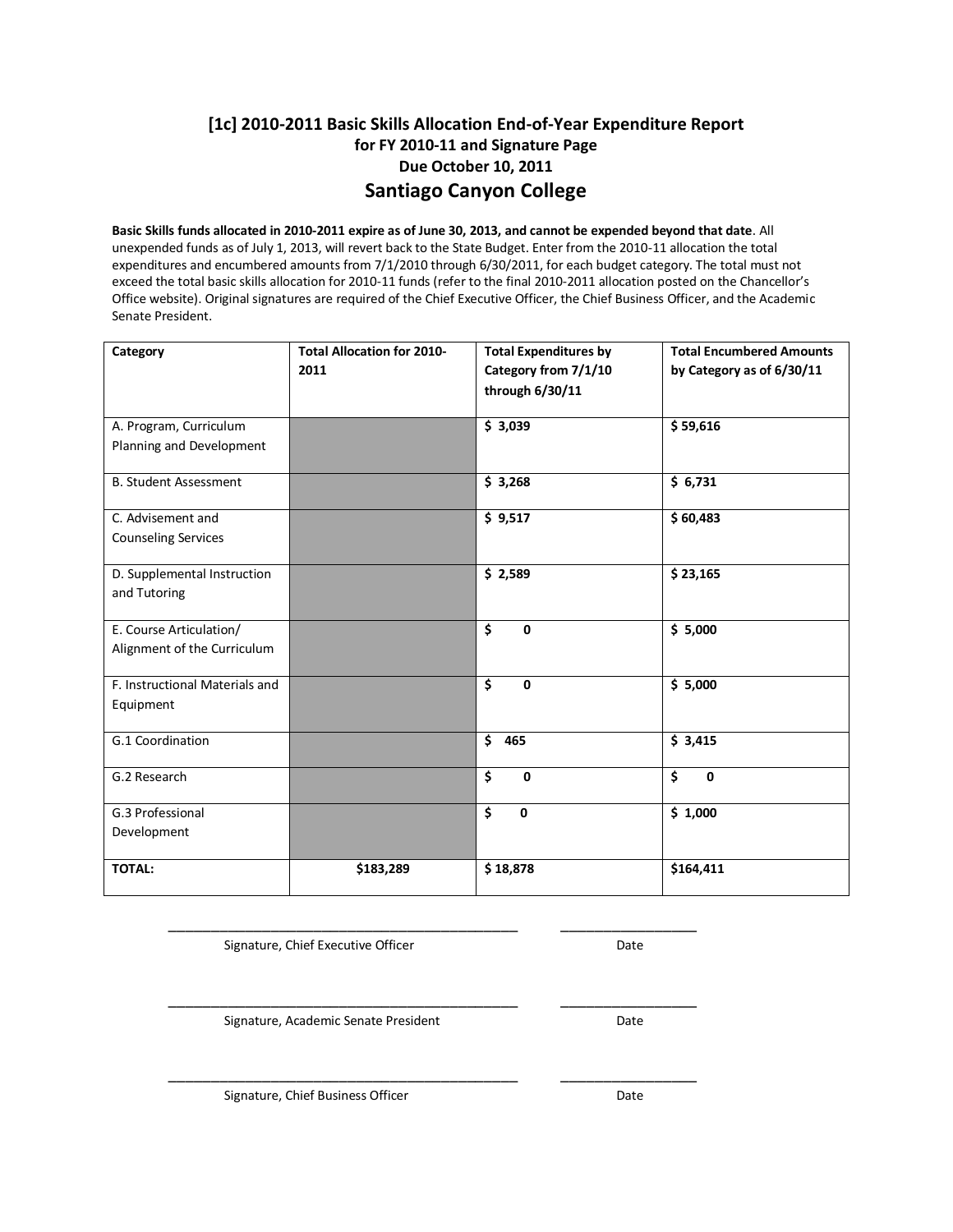# [2]**2007-2010 Basic Skills Completion and Improvement Rates for Credit Courses**

## **Santiago Canyon College: Narrative Response**

Below, you have been provided with your college's basic skills credit course completion and improvement rates for 2007-2010, the same data that is used in the ARCC Basic Skills Supplemental Report in Tables E2/E3.

#### **Annual Successful Course Completion Rate for Credit Basic Skills Courses (in percent)**

|                         | 2007-2008 | 2008-2009 | 2009-2010 |
|-------------------------|-----------|-----------|-----------|
| <b>Mathematics</b>      | 55.5      | 49.8      | 54.1      |
| Writing                 | 62.3      | 55.5      | 61.0      |
| Reading                 | 53.0      | 54.7      | 63.2      |
| <b>ESL</b>              | 72.4      | 80.6      | 76.2      |
| <b>All Basic Skills</b> | 60.5      | 58 O      | 59.9      |

## **Improvement Rates for ESL and Credit Basic Skills Courses over three years (in percent)**

|                         | 2005/06 to | 2006/07 to | 2007/08 to |
|-------------------------|------------|------------|------------|
|                         | 2007/08    | 2008/09    | 2009/10    |
| Mathematics             | 55.4       | 64.6       | 67.2       |
| Writing                 | 65.3       | 67.9       | 62.2       |
| Reading                 | 56.3       | 52.3       | 67.9       |
| <b>ESL</b>              | 46.2       | 82.3       | 59.2       |
| <b>All Basic Skills</b> | 58.4       | 63.2       | 65.6       |

## **Questions from Section 2**

1. In terms of expenditure from the basic skills allocation, what were the top five basic skills activities/interventions for your college during the last year?

| <b>Activity/Intervention</b>                                                   | <b>Effective</b>    |
|--------------------------------------------------------------------------------|---------------------|
|                                                                                | <b>Practices ID</b> |
| Support facilitation and coordination of the campus writing center             | D.2.1,4             |
| Support facilitation and coordination of the campus Math Study Hall (MaSH)     | D.2.2,4             |
| Support mandatory orientation for Basic Skills matriculated students in credit | A.4.1,2             |
| and non-credit                                                                 | B.1.1,4             |
|                                                                                | <b>B.3.1</b>        |
|                                                                                | D.9.2               |
| Offer academic probation workshops to remove students from probationary        | A.4.1,2             |
| status                                                                         | B.1.1,4             |
|                                                                                | B.3.1 D.9.2         |
| Support English/ESL faculty and staff's efforts to review and develop more     | B.1.3,5             |
| effective placement procedures with the use of a writing sample                |                     |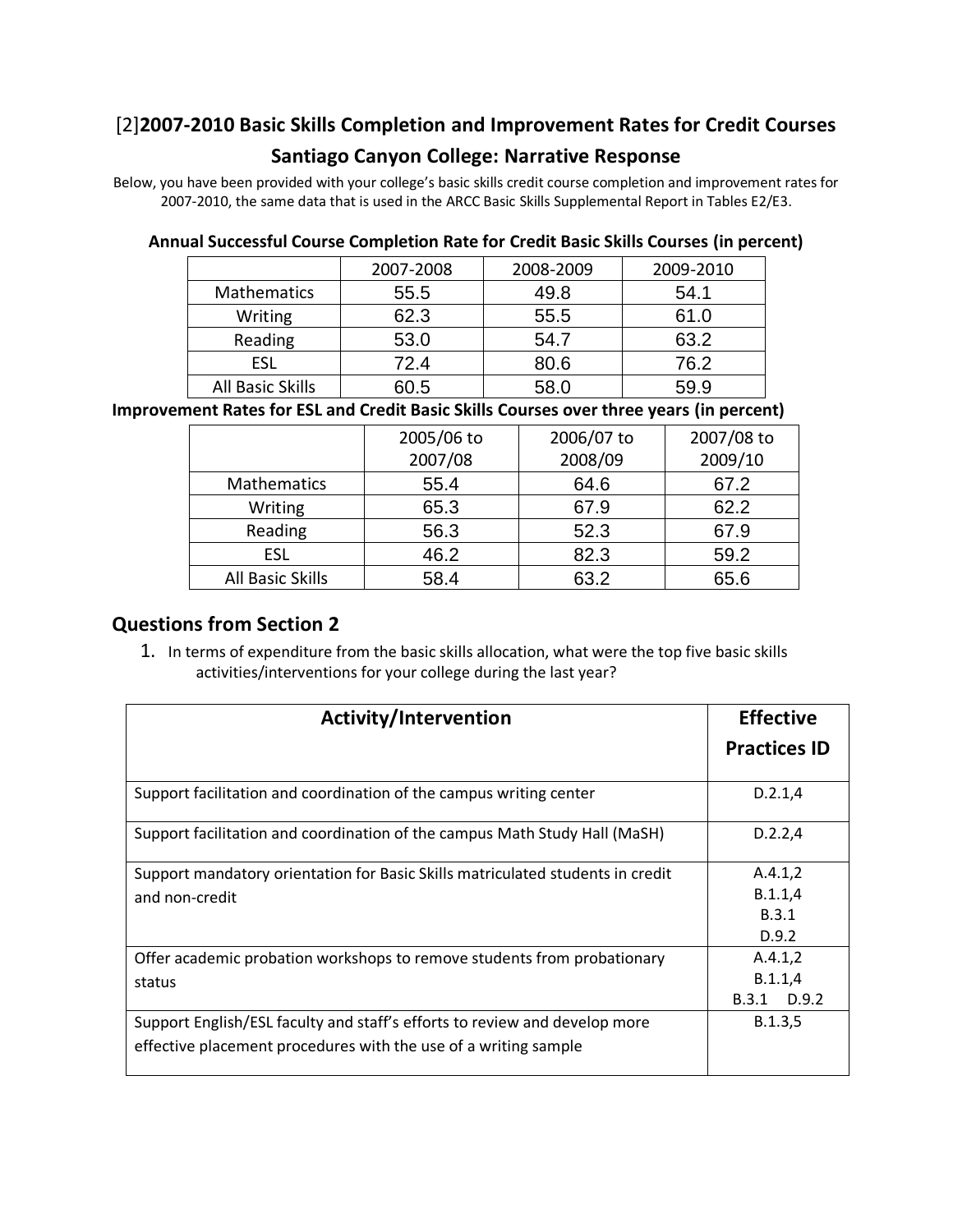#### **2. In what way do you think these five activities/interventions impacted your basic skills improvement and completion rates? Please explain.**

Santiago Canyon College's five interventions provide an effective holistic approach for assisting basic skills students, through the collaborative efforts of the English, math, ESL, and counseling departments. From the onset of matriculation, more than 600 basic skills students participate in mandatory orientation where they are exposed to college expectations, study skills, and a recommended schedule exclusively comprised of foundations courses: developmental English/ESL, math, reading, and counseling. Furthermore, their placement into English or ESL is validated by the joint efforts of faculty members from both departments who determine course level based on normative writing samples and multiple measures rather than a multiple-choice placement test. Once advised into the appropriate courses, approximately 2,500 basic skills math and English students receive supplemental instruction and guidance in our Writing Center and Math Study Hall (MaSH) which directly align with their regular classroom curriculum. If a basic skills student begins to struggle academically and is placed on academic probation, SCC counselors offer workshops to get these students back on the course to success. Ultimately, SCC's individual activities/interventions collectively demonstrate slow but steady progress as evidenced by the 7% increase in our improvement rates for basic skills students over the identified years.

## **3. What activity/intervention worked particularly well for your college/center? Please explain.**

Although there is progress associated with each one of our activities, Early Decision orientation and registration for basic skills students seem to be especially effective. Early Decision is a program that entitles high school seniors from four high schools in the Orange Unified School District to go through the matriculation and registration process for fall semester while also providing critical information on SCC programs and services. Each fall, approximately 625 basic skills students participate in an orientation with a counselor, receive their mandatory placement test results for English and math, and are advised into their fall schedules, with the intent to encourage them to take their basic skills classes immediately. SCC counselors present students with a variety of fixed offerings/course pairings which guarantee a full-time schedule designed specifically for basic skills learners. Before the Early Decision program was implemented, students would often enroll in transfer-level psychology, political science, and history classes while taking developmental writing, thereby lowering their chances of passing. Specifically, SCC research data from Fall 2008 show that students who were placed into remedial math and or English but chose to enroll in Political Science 101 had only a 60% success rate; however, students who had completed their pre-collegiate coursework before taking Political Science 101 had a 72% success rate. In essence, the Early Decision orientation with SCC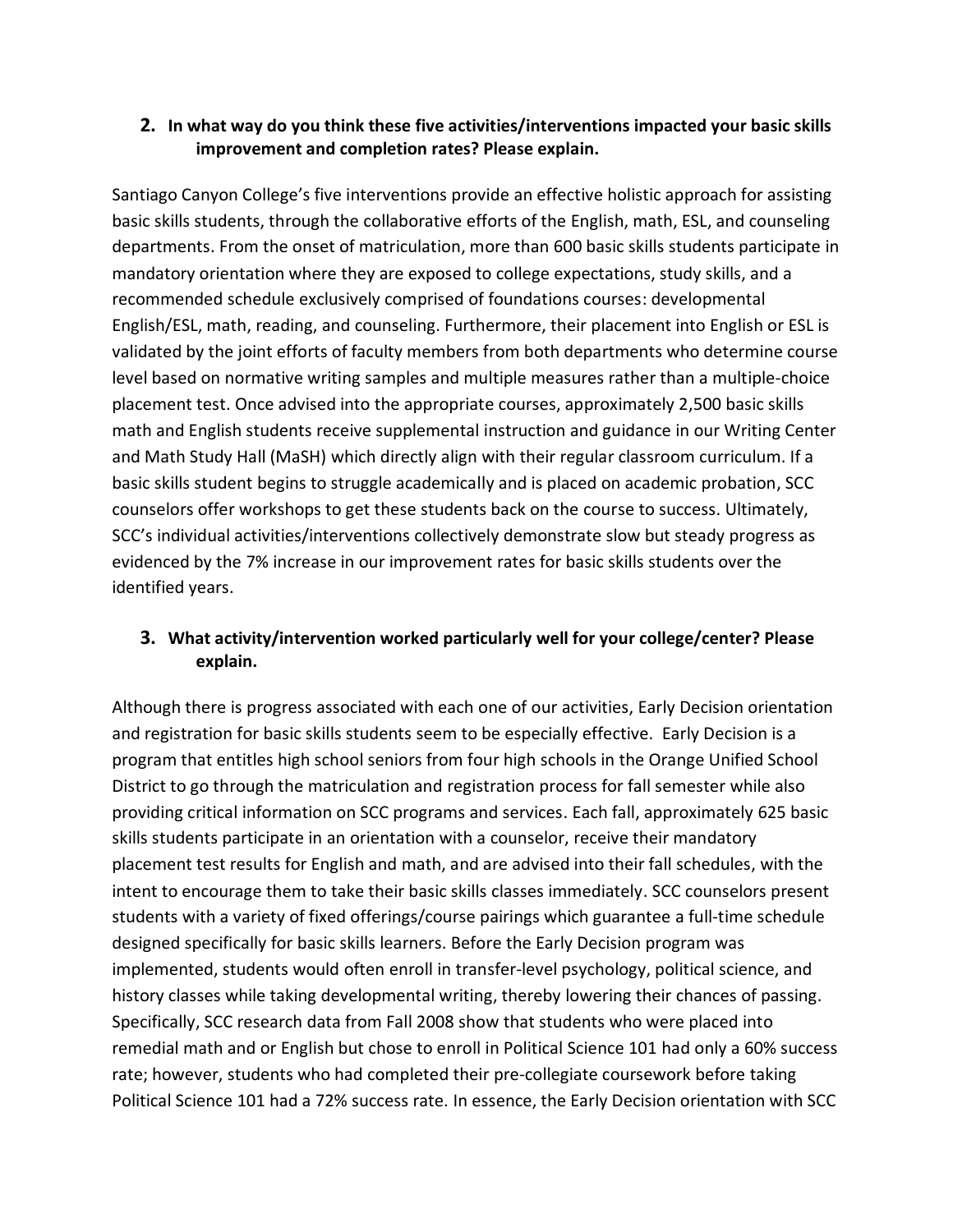counselors along with the course pairings for matriculating students are effectively promoting success within the basic skills population.

#### **4. What activity/intervention didn't work well for your college/center? Please explain.**

According to the ARCC report, the activities in the campus Writing Center over the last three years do not reflect observable differences in success rates. However, those numbers do not accurately depict our impact on basic skills students. Informal data collected at the end of the semester indicates improvement in students' perception of their writing abilities even though that perception may not be directly translating to their successful completion of English courses. Of the 387 basic skills respondents to a short survey given in the Writing Center during the fall of 2009, for example, 86% (332) reported that the Writing Center better prepared them for English 101 and assisted them in writing essays for courses in other disciplines, such as Human Development and History, specifically by giving them a stronger understanding of grammar. What has not worked well is determining what additional activities to address in the Writing Center curriculum that will more extensively support and align with the objectives of the basic skills courses. Although grammar instruction is a strong Writing Center component and an integral part of our developmental education courses' student learning outcomes, it is just one component, and one of our major planned action items for the coming year is to explore what other elements need to be included in the core Writing Center curriculum to better link it to course success rates.

## **5. What challenges did you face in engaging in these activities/interventions?**

SCC has been challenged in terms of our facilities, funding, and staffing. Although the Basic Skills Initiative has helped to support funding for our Writing Center and MaSH, external economic factors have impacted these programs, resulting in cuts to the college's general funds and a reduction in sections and offerings. In 2007-2008, when the Writing Center became an extension of the classroom curriculum, student success rates increased by 9%. The following year (2008-2009) that number declined by 6%. That was the same year when the lean budget dictated a 21% cut to the Writing Center's hours of operation—from 738 total hours for fall, spring, and summer down to 592 hours. Another challenge is the struggle to staff thirty-four basic skills courses and Writing Center hours each semester with full-time faculty or veteran adjuncts. Instead, we typically have more than 40% staffed by adjuncts and some even brand new to our campus. Prior to BSI funding, both the Writing Center and MaSH did not have permanent locations which limited their accessibility to students. Although they now have allocated spaces, the rooms are insufficient to serve all basic skills students, housing only one or two classes at a time. Moreover, during early decision, our counselors are faced with the high demands of basic skills students needing orientation but the decreased counseling staff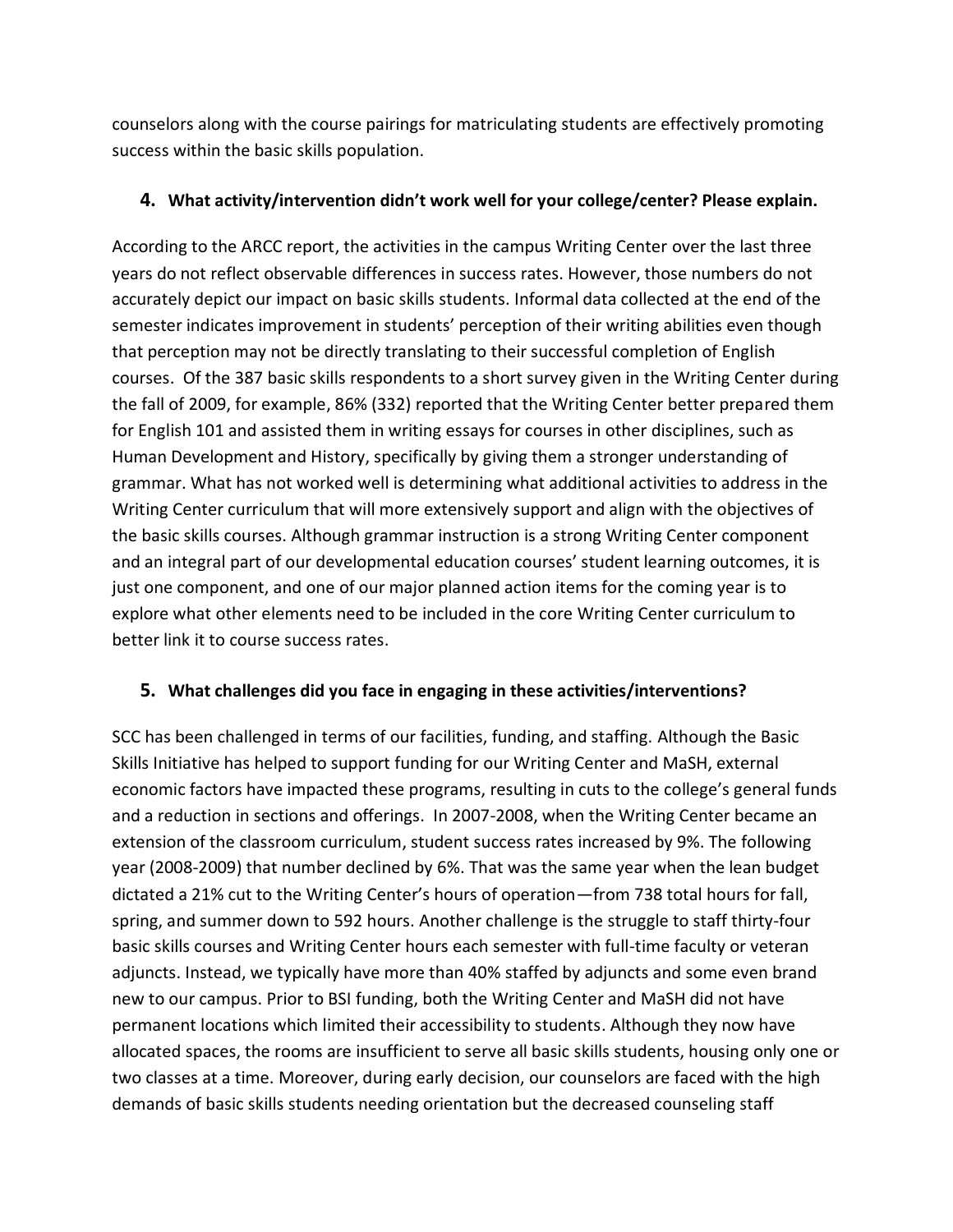contracted during the summer. Likewise, given our lack of support staff in the testing center, our writing sample project to more accurately place basic skills students into appropriate-level English courses has been limited to a sample of students too small to indicate effectiveness.

## **6. What type of support, financial and otherwise, do you need to engage more deeply in these activities/interventions?**

It is clear from the evaluation of our programs that we need continued financial and administrative support to increase the success of our basic skills students as they work their way into transfer-level courses. Specifically, we hope that the college recognizes the importance of all of our basic skills projects and prioritizes them as institutional commitments. In doing so, we could expand our Early Decision program beyond just one school district and offer more workshops to students on academic probation; we could permanently alter our English placement testing procedures to include a writing sample and further scrutinize our assessment tools with respect to student learning outcomes. We could strengthen campuswide access to our learning centers and add Instructional Assistants to both MaSH and the Writing Center. Furthermore, we could broaden the Accelerated Learning Program (ALP) implemented by the English Department as a pilot this semester, allowing students placed one level below English 101 to still enroll in the class as long as they take an additional 2 unit Foundations course. Finally, as more is demanded of us in terms of assessment, we need strengthened support from our district research department to track our students' progress through the basic skills sequence, so we can accurately gauge which intervention measures are working and which are not.

#### **7. Additional comments**

When considering the basic skills improvement rates for both math and English, we are encouraged to see a 5% increase over the last five years (from 59.6% to 65%). The annual course completion rate for credit English basic skills has remained fairly constant over the three time periods. Although some of our numbers are below passing, we are still higher than the state average where less than 55% of students complete recommended remedial courses. As noted in the 2011 program review for SCC's English Department, we have a higher success rate (62.26%) in our three basic skills courses (N50, N60, and 061) than in English 101, our Freshman Composition course (59.7%). Although we strive to bring both numbers up to passing, we attribute the higher number partly to the increased support services we provide in the Writing Center. Again, the Math and English Departments are confident that part of our progress has resulted from the added instruction and directed learning associated with the campus MaSH and Writing Center and with the guidance of SCC counselors who are successfully walking our basic skills students through the placement, advisement, and orientation processes.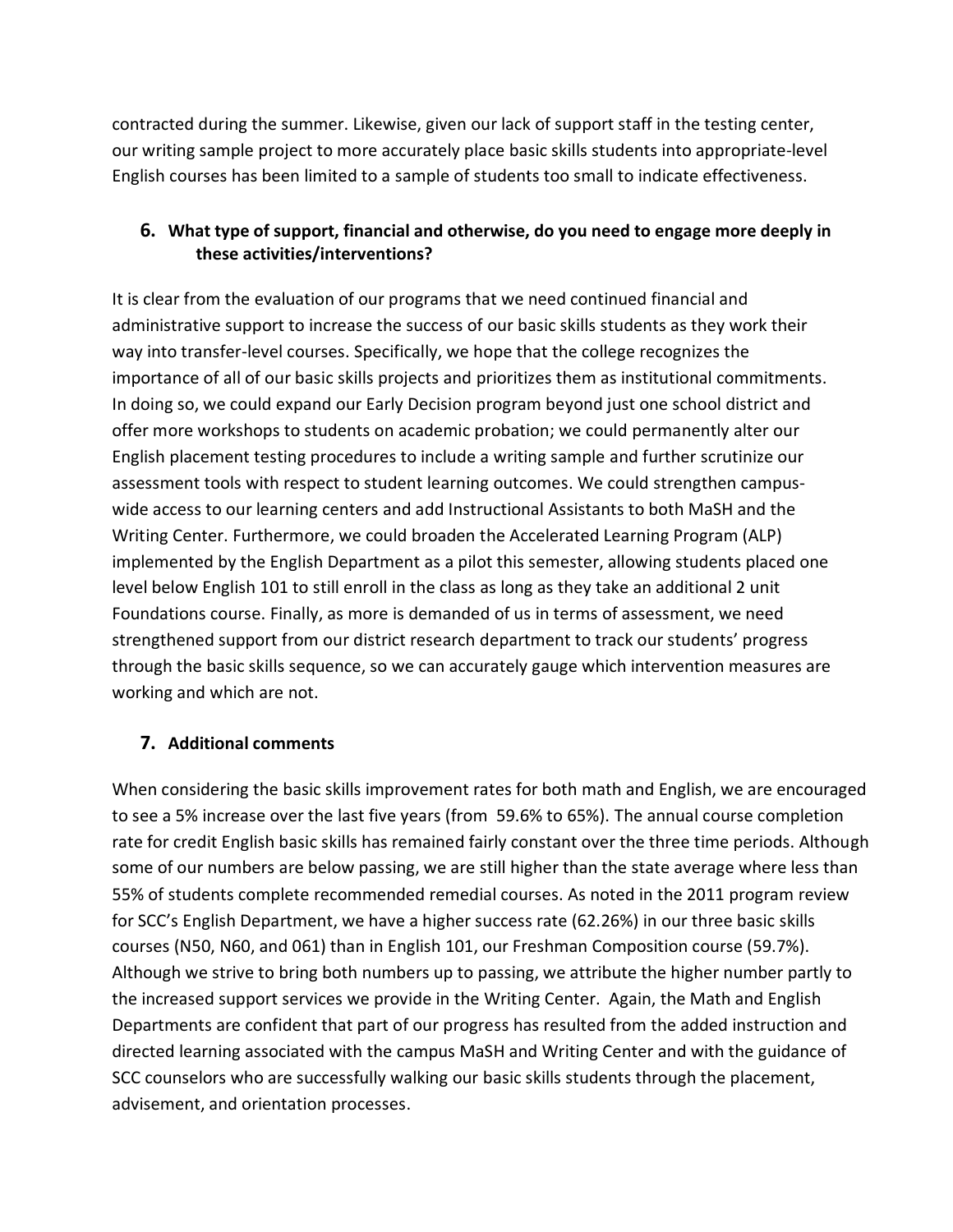# **[3] Data Analysis for Selected Activities: SCC Writing Center Background Information on the SCC Writing Center**

At Santiago Canyon College, as of 2007-2008, all students enrolled in our two major developmental writing courses, English N60and 061, are required to attend an additional 50 minutes each week in the Writing Center where they work on a uniform curriculum reemphasizing key concepts covered in these basic skills courses and providing students with extra opportunities to ask questions, collaborate with peers, and improve their writing assignments. The instructor for the Writing Center session is usually not the professor for the class, and the N60 and 061 professor is the one responsible for issuing a single course grade one that is comprised of all of the regular N60/061 requirements with 15% of a student's overall grade coming from the Writing Center work. The Writing Center curriculum is consistent for all sections because every student is working through the same materials from the department's *Writing Center Guide and Workbook* as well as following the same week-to-week agenda. The Writing Center coordinator is responsible for training the Writing Center instructors as well as passing along the agendas and materials to professors in weekly email updates.

# **Writing Center Curriculum**

The activities of the Writing Center are designed to support the student learning outcomes of each course, particularly with enhanced instruction of grammar and mechanics. The two SLOs of English N60and 061 state that students will (1) Use the writing process to compose paragraphs and short essays that contain unity, coherence, development, logic and **grammatical precision** , and (2) Analyze written texts for content, structure, and **grammatical precision**.

# **Method of Evaluation: Pre-Test/Post-Test**

During the first week of the semester, students in the Writing Center take an online Diagnostic/Pre- Test comprised of 100 plus questions covering basic grammar and punctuation issues, such as subjects, verbs, fragments, run-ons, commas, and apostrophes. These same areas are addressed during the N60/061 courses but emphasized during Writing Center sessions through practice exercises, lectures, homework, and online activities. At the end of the semester, students take an online Post-Test, covering the same topics, in the same format, as the Pre-Test.

The following two graphs represent data from Spring 2009-Fall 2010. The tests were not given prior to these dates. Each semester reflects significant improvement in students' scores.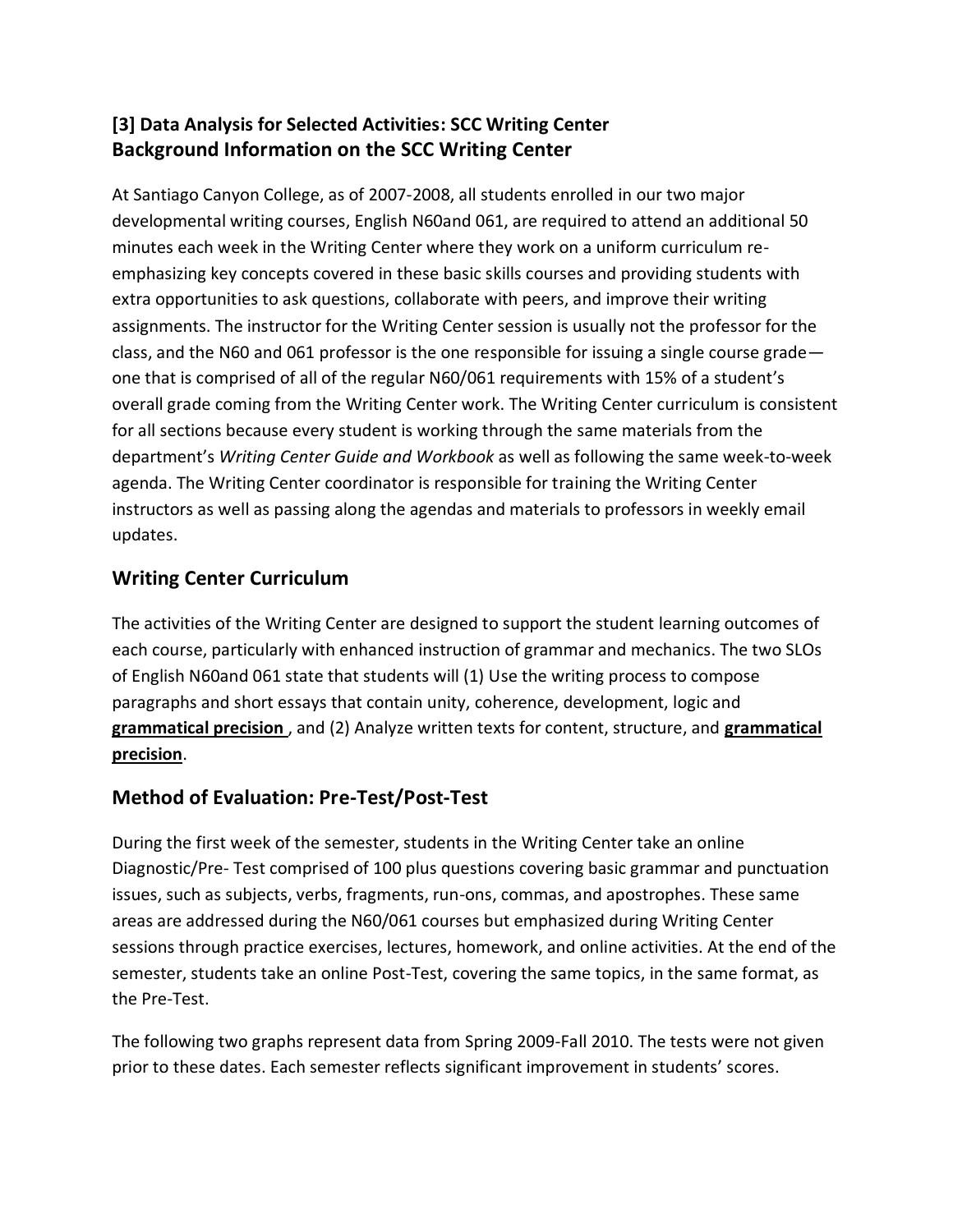

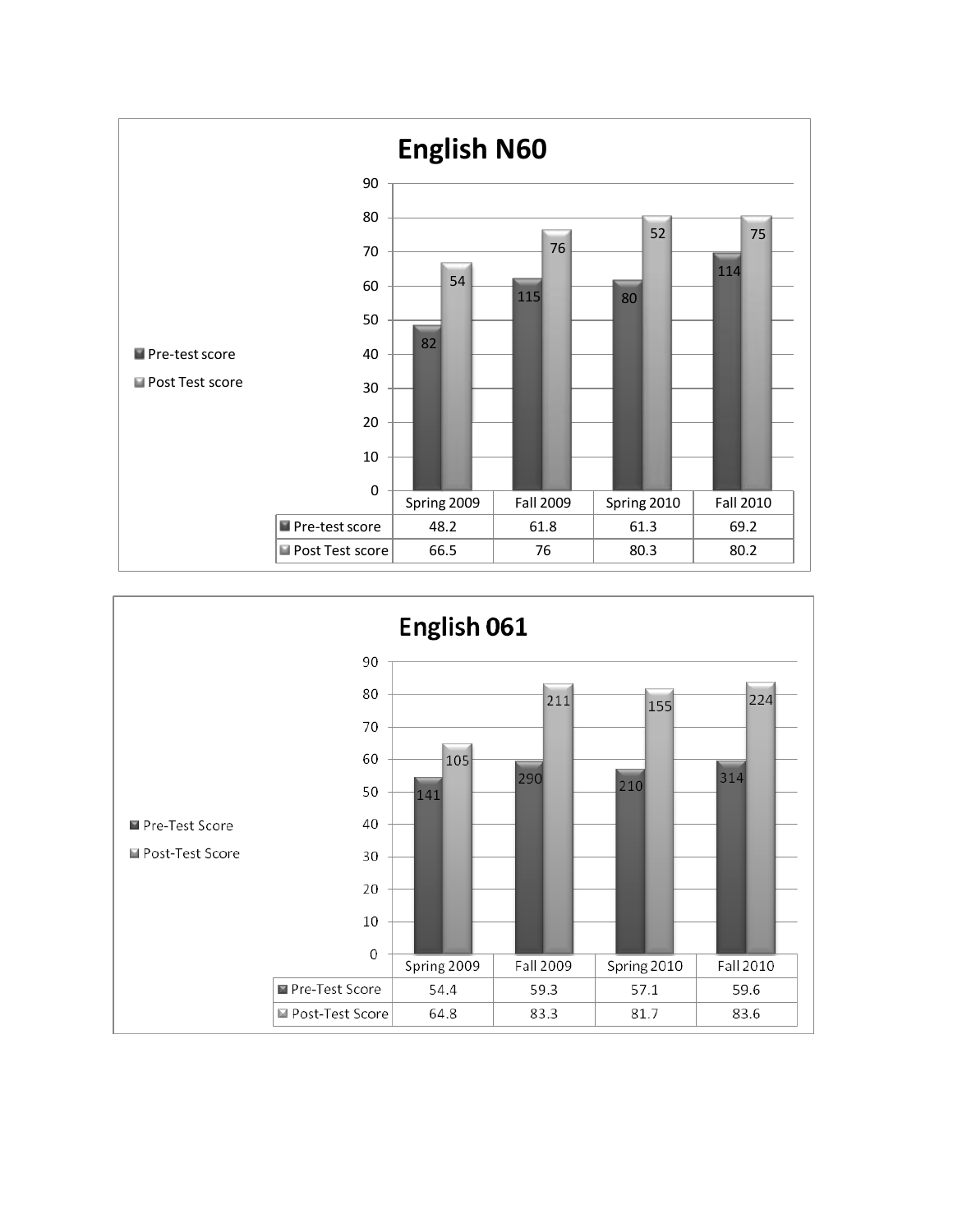## **Retention Rates**

Retention rates have remained consistent as noted by the number of students who take the pre-test at the beginning of the semester compared to those who remain to take the post-test at the end.

| <b>English N60</b> | 65.8%       | 66%              | 65%         | 66%              |
|--------------------|-------------|------------------|-------------|------------------|
| English 061        | 74.4%       | 73%              | 73.8%       | 71.3%            |
|                    | Spring 2009 | <b>Fall 2009</b> | Spring 2010 | <b>Fall 2010</b> |

#### **Common Curriculum: Variance Across Writing Center Sections, Fall 2010 Data**

The English Department is encouraged by the fact that the common curriculum of the Writing Center is effectively delivered so as to result in a small variance, a small measure of difference between the post-test scores across sessions, even though these Writing Center sessions are taught by different instructors. This small variance suggests that students are responding to the curriculum in a consistent, progress-oriented way. We have seen these same variations over the last two years.

| Instructor   | <b>Enrolled</b> | Pre-Test % | Post-Test % |
|--------------|-----------------|------------|-------------|
| Α            | 29              | 60         | 84          |
| B            | 30              | 59         | 83          |
| $\mathsf C$  | 29              | 60         | 85          |
| D            | 25              | 63         | 85          |
| E            | 33              | 57         | 84          |
| F            | 27              | 63         | 83          |
| G            | 29              | 60         | 83          |
| $\mathsf{H}$ | 27              | 59         | 82          |
| I            | 30              | 59         | 84          |
| J            | 23              | 54         | 82          |

## **English 061**

**11 sections of English 061, taught by 11 different instructors.**

**Variance changed from 6.2 to 1.1**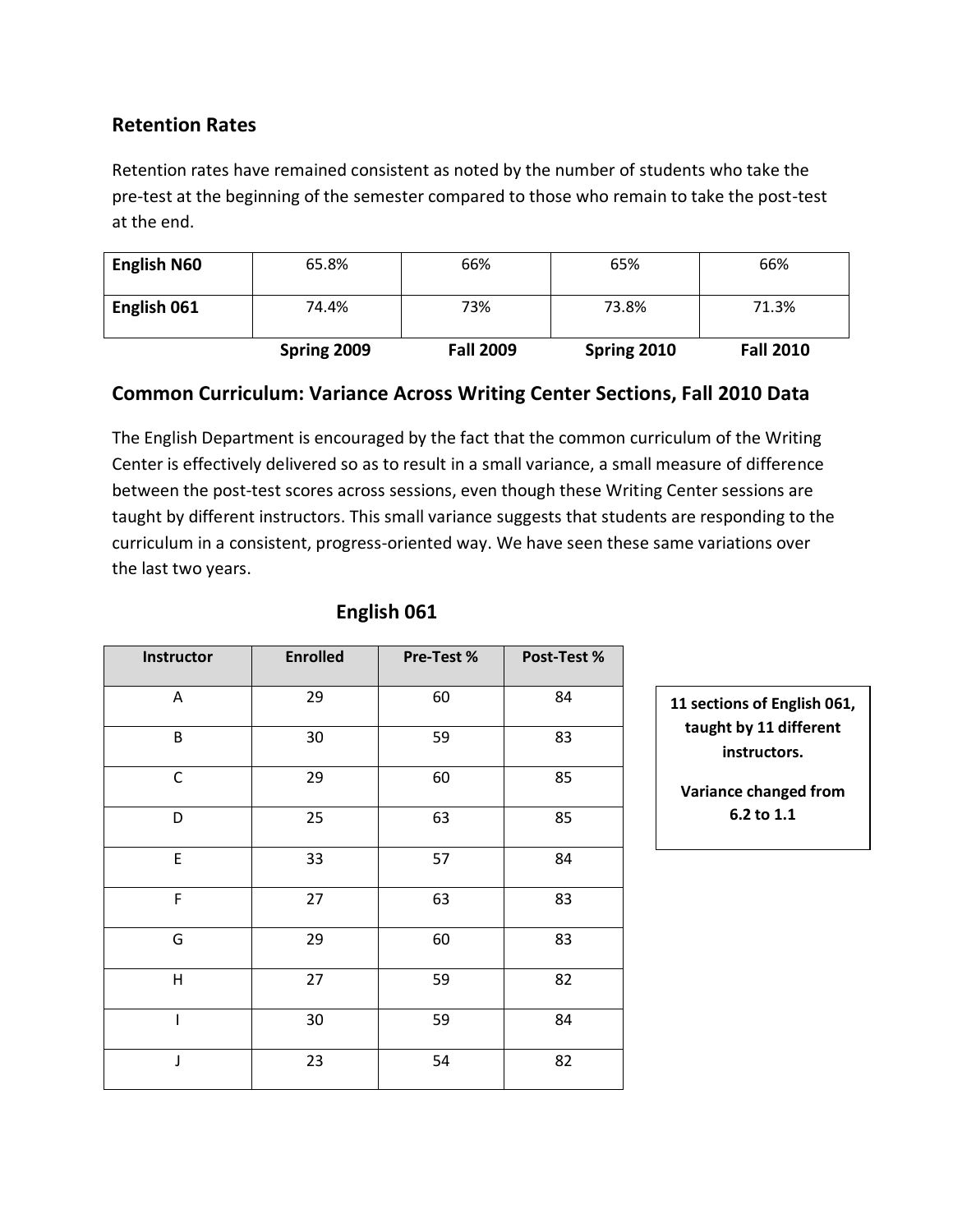|          | ົາ |                |  |
|----------|----|----------------|--|
| Variance |    | $\mathbf{O}$ . |  |

## **English N60**

| Instructor | <b>Enrolled</b> | Pre-Test % | Post-Test % |
|------------|-----------------|------------|-------------|
| А          | 36              | 67         | 79          |
| B          | 20              | 74         | 82          |
| C          | 27              | 66         | 82          |
| D          | 31              | 70         | 78          |
| Variance   |                 | 9.7        | 3.2         |

**4 sections of English N60, taught by 4 different instructors.**

**Variance changed from 9.7 to 3.2.**

#### **Our Conclusions & Future Goals**

The change in variance from the beginning and end of the semester suggests that students begin the semester with different skill sets, but, with our emphasis in the Writing Center, are able to reach a fairly level playing field, at least in terms of grammar and mechanics.

Students are clearly improving in the areas we emphasize in the Writing Center, areas they constantly tell us they do not address in high school; unfortunately, those areas are not significantly translating to success in the courses.

Our analysis shows that we need to make these feats better translate into successful course completion rates by expanding our Writing Center activities so they more broadly address elements of the course student learning outcomes. One of our major planned action items for the coming year is to closely evaluate the scope of our Writing Center curriculum and better align it with the curriculum of the English N60 and 061 classes. In doing so, we hope to increase our success rates by at least 2%.

Another consideration as to why the Writing Center progress may not be demonstrated in course completion is the fact that only 15% of the English N60 and 061 grade is comprised of Writing Center work, meaning students may do well with this 15% but not with the remaining 85% in their classroom. Again, with better alignment, we hope to make the activities in both the classroom and the Writing Center work toward overall student success.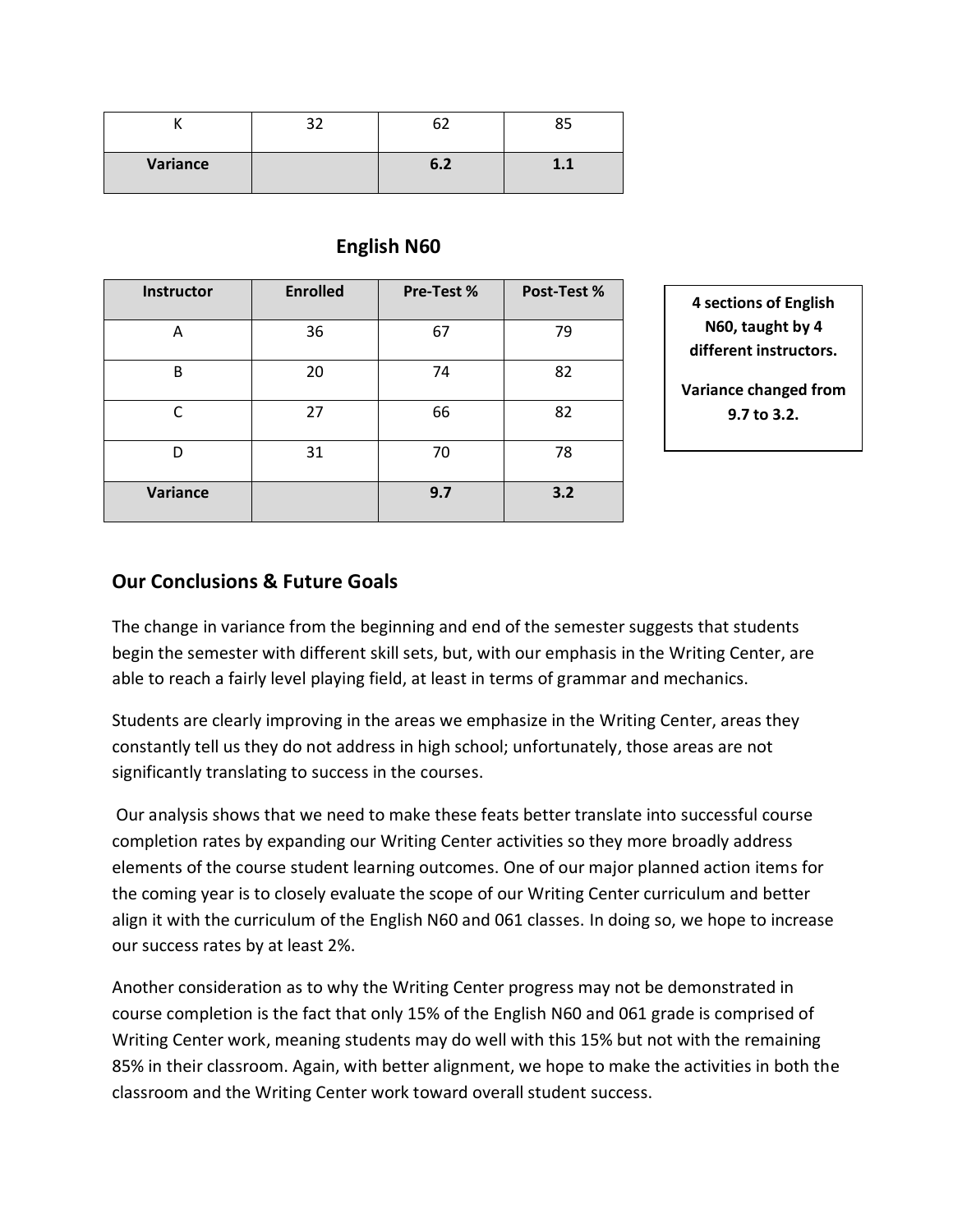# **[3] Data Analysis for Selected Activities: SCC Math Study Hall Background Information on the SCC Math Study Hall (MaSH)**

The Math Study Hall (MaSH) is designed to review, enhance and advance students' knowledge of mathematics based on their individual needs. Workers in MaSH are trained to anchor mathematical concepts in a non-threatening, self-paced, and low-stress environment. There are three levels of personnel working in MaSH: instructors from the math faculty; instructional assistants who are highly trained and possess extensive math background; and student assistants, current SCC students who have been faculty-trained and have a solid math background.

# **MaSH Curriculum**

In order for students to access MaSH and receive supplemental assistance, they must enroll in a 0.2 unit course. All students enroll in MaSH on a voluntary basis, with two exceptions. When Santiago Canyon College was awarded a Title III grant, the Math Department tied curriculum in its Intermediate Algebra and Beginning Algebra courses to activities and hours that must be completed in MaSH. Both these courses are basic skills classes and represent the majority of our basic skills students. Five percent of the student's final grade in Intermediate Algebra (Math 81) is attributed to nine instructor-assigned activities to be completed in MaSH. Students spend one hour per week in MaSH working on these activities, completing homework, or studying. The Beginning Algebra course (Math 60) has a separate lab component attached to the course (Math 60L). These students must complete four instructor-assigned activities and nine total hours over the course of the semester in MaSH either working on these exercises or on their homework or studies. It is up to the instructor whether or not the lab component will contribute to the student's final grade. Because both of the curricula attached to Math 81 and Math 60 are not significantly weighted in their overall course grades, many students choose not to complete the exercises or attend MaSH.

## **Method of Evaluation: Retention Rates**

The retention rates for students enrolled in a basic skills math class and who **had** logged in hours in MaSH were compared to the retention rates of those in a basic skills course who had **not** visited MaSH. These numbers include students who enrolled in MaSH voluntarily and those who were required to attend as part of their course. Students who logged in less than 0.5 hours were counted as not having attended since that amount of time is insufficient to complete an instructor-assigned activity or get assistance that would significantly impact their grade.

The following table represents data from Fall 2009 and Spring 2010. Every course is part of the basic skills sequence. The Math N05 and N06 are the same class in terms of curriculum,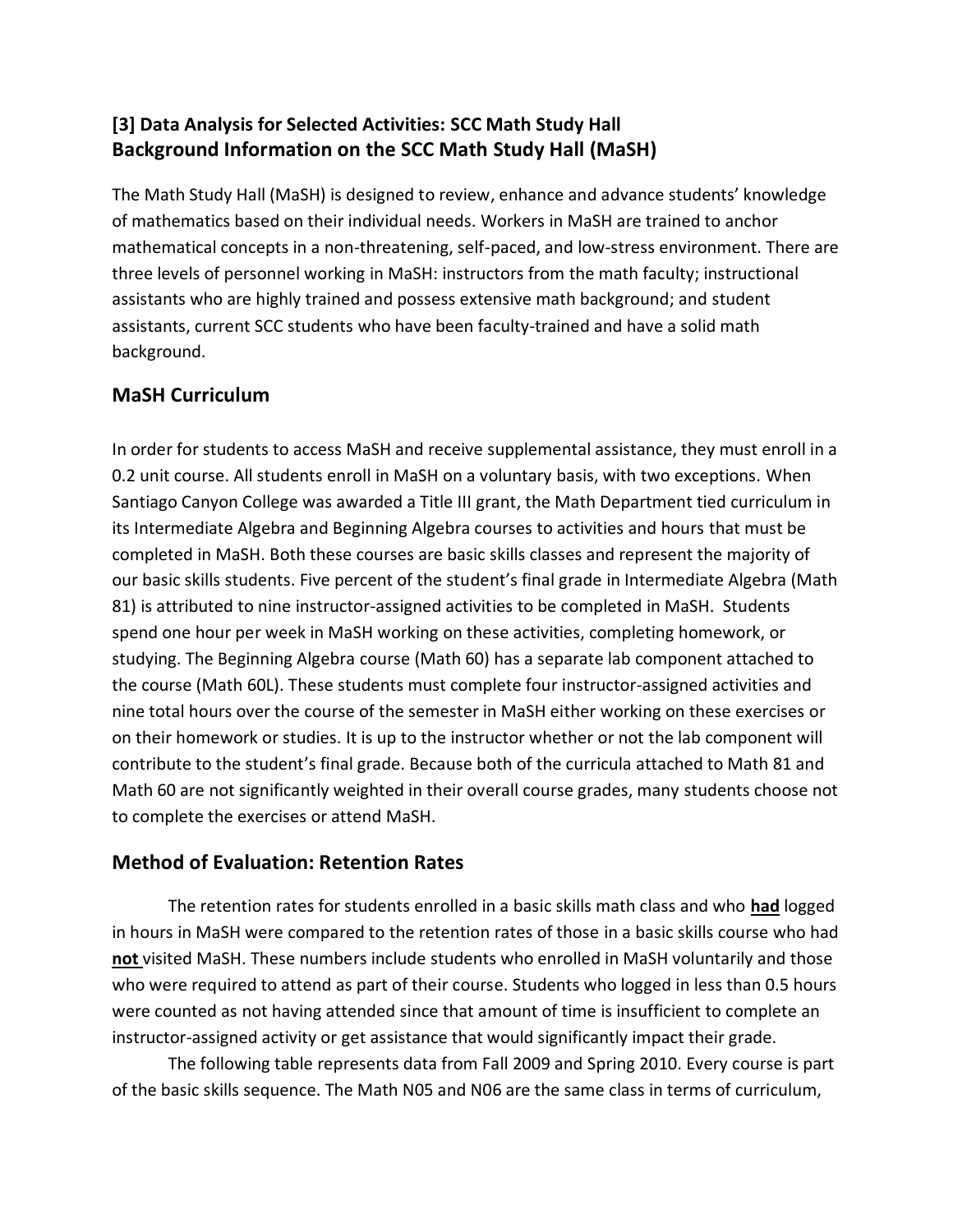but the Math N05 course is self-paced and can be completed over a three-year period while Math N06 is done in one semester via a traditional lecture format.

| <b>Retention Rates</b>       |                     |           |              |         |  |
|------------------------------|---------------------|-----------|--------------|---------|--|
| <b>Fall 2009/Spring 2010</b> |                     |           |              |         |  |
|                              |                     |           |              |         |  |
| Class                        |                     | Withdraws | <b>Total</b> | Percent |  |
| <b>Math N05</b>              | With MaSH           | 3         | 35           | 9%      |  |
| Essential                    | <b>Without MaSH</b> | 5         | 5            | 100%    |  |
| <b>Mathematics</b>           |                     |           |              |         |  |
| Math N06                     | With MaSH           | 3         | 26           | 11%     |  |
| Essential                    | <b>Without MaSH</b> | 40        | 164          | 24%     |  |
| <b>Mathematics</b>           |                     |           |              |         |  |
| Math N48                     | With MaSH           | 6         | 54           | 11%     |  |
| Pre-Algebra                  | <b>Without MaSH</b> | 129       | 529          | 24%     |  |
| Math 60                      | With MaSH           | 75        | 788          | 10%     |  |
| <b>Beginning Algebra</b>     | <b>Without MaSH</b> | 219       | 342          | 64%     |  |
| Math 70                      | <b>With MaSH</b>    | 1         | 7            | 14%     |  |
| Geometry                     | <b>Without MaSH</b> | 27        | 57           | 47%     |  |
| Math 81                      | With MaSH           | 184       | 938          | 20%     |  |
| Intermediate Algebra         | <b>Without MaSH</b> | 361       | 478          | 76%     |  |
| <b>Summary</b>               | With MaSH           | 272       | 1848         | 15%     |  |
|                              | <b>Without MaSH</b> | 781       | 1575         | 50%     |  |

The following table displays student success rates in all basic skills classes for Fall Semester 2009 and Spring semester 2010. The summary compares students who logged hours in the Math Study Hall versus students who did not.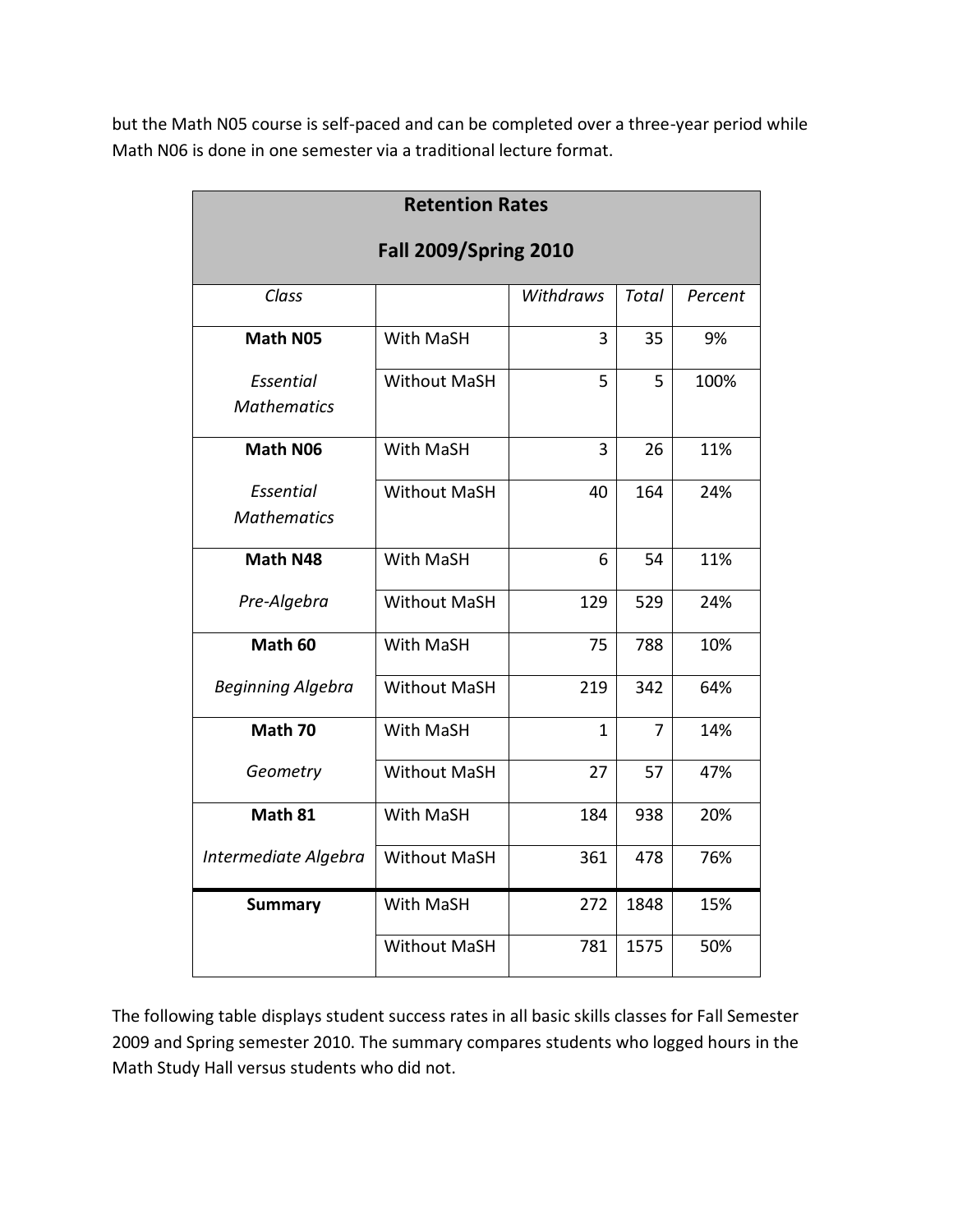| <b>Summary</b> |           |         |              |         |  |
|----------------|-----------|---------|--------------|---------|--|
| Grade          | With MaSH | Percent | Without MaSH | Percent |  |
| A              | 186       |         | 98           |         |  |
| B              | 307       | 53%     | 147          | 27.7%   |  |
| C/P            | 493       |         | 192          |         |  |
| D              | 280       | 32%     | 117          | 22.7%   |  |
| F/NP           | 310       |         | 240          |         |  |
| W              | 272       | 15%     | 781          | 49.6%   |  |
| <b>Total</b>   | 1848      |         | 1575         |         |  |

#### **Our Conclusions and Future Goals**

Clearly, attaching curriculum to our largest basic skills sections has resulted in more students from those classes logging in hours to our Math Study Hall. Furthermore, those increased numbers have significantly impacted retention rates. The Math Department is encouraged to see that basic skills students are almost three times more likely to remain in their math courses when they are receiving the additional help from MaSH. Even though simply remaining in the course does not necessarily mean that students will pass, it does provide the students with more instruction, a more solid foundation, and thereby improve their chances of success in future attempts.

Furthermore, our success rates are telling: students who utilize the MaSH have more success. However, it is crucial to get our success rates to fully reflect the benefit of MaSH if we can accommodate more students. Fortunately, Santiago Canyon College is undergoing quite a bit of construction which will help open space and allow the Math Study Hall some growth.

Another trend that was realized throughout the analysis of the data was that our Basic Math course (Math N06) and our Pre-algebra course (Math N48) have low enrollment in MaSH. There could be a few different reasons for this. Perhaps the instructors do not emphasize to their students the benefit of using MaSH. Or maybe, the students do not need help with problem solving in their courses but may need help with their study skills and test-taking abilities. This has sparked some interesting discussions among the math faculty to perhaps incorporate study skills into our Math N06 and Math N48 curriculum.

Because the Math Department believes that the supplemental instruction provided in MaSH is effective in moving students through the basic skills sequence, the math faculty and the MaSH coordinator are committed to strengthening the connections between the classroom and the study hall activities.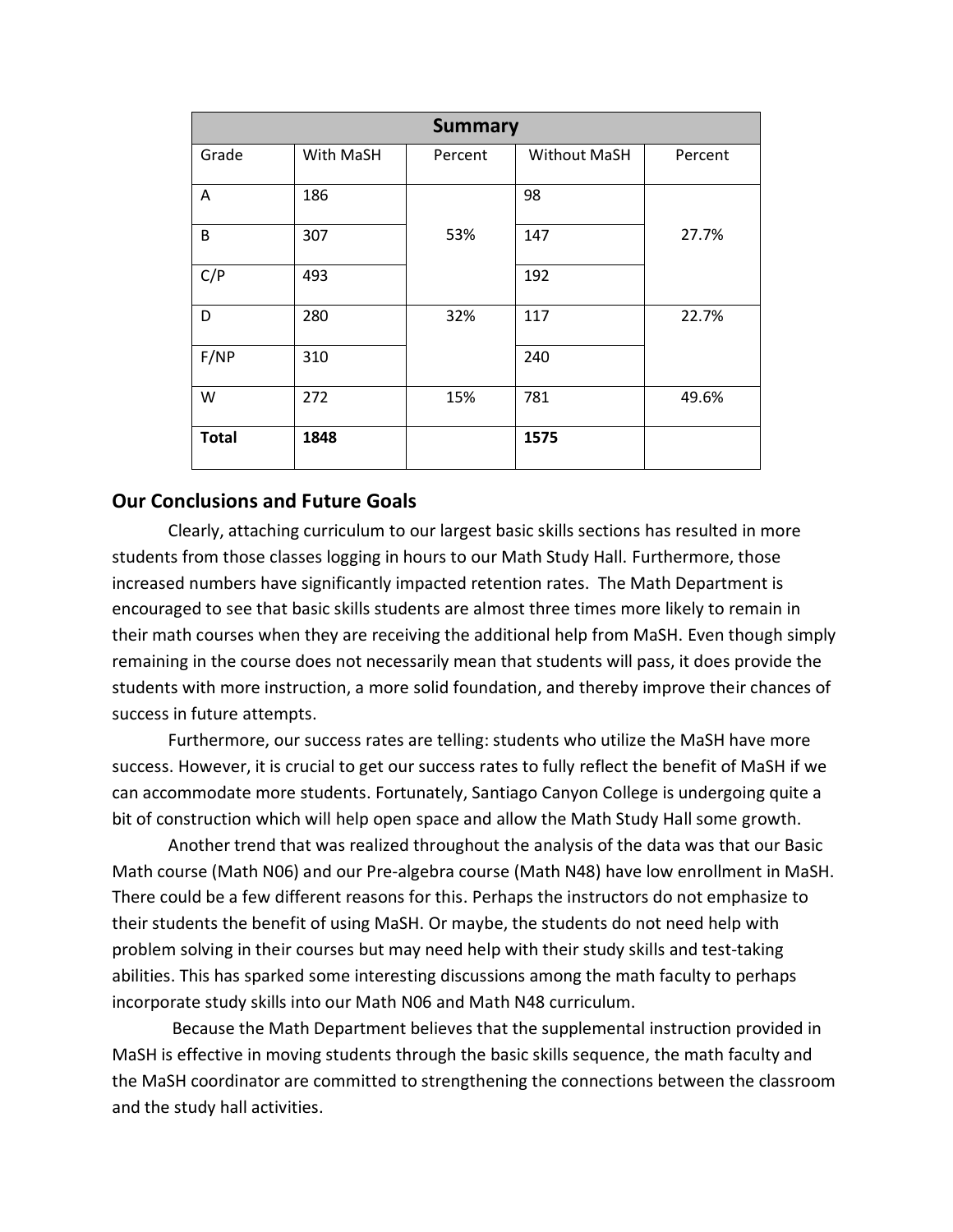# **(4a) 2011-2012 ESL/Basic Skills Action Plan**

#### **District: RANCHO SANTIAGO COMMUNITY COLLEGE DISTRICT**

# *Due on or before October 10, 2011*

**College**: Santiago Canyon College

|                                  |                    | <b>Target Date</b> | Responsible           |                                                                                              |                                                 |
|----------------------------------|--------------------|--------------------|-----------------------|----------------------------------------------------------------------------------------------|-------------------------------------------------|
|                                  | <b>Effective</b>   | for                | Person(s)/            |                                                                                              |                                                 |
| <b>Planned Action</b>            | <b>Practice ID</b> | Completion         | Department(s)         | <b>Measurable Outcome</b>                                                                    | <b>Criteria that Demonstrates Effectiveness</b> |
| More directly coordinate the     | A.5.1              | June 30, 2012      | English faculty,      | After aligning activities, students will                                                     | Annual successful course completion rates       |
| activities in the Writing        | D.2.1              | and annually       | <b>Writing Center</b> | demonstrate improved achievement with                                                        | will increase by 2% in the two basic skills     |
| Center with the curriculum of    | D.10.7             |                    | Coordinator,          | respect to the courses' student learning                                                     | classes with aligned Writing Center             |
| the basic skills English courses |                    |                    | Division Dean of      | outcomes, specifically in their ability to analyze curriculum (English N60 and English 061). |                                                 |
|                                  |                    |                    | Instruction           | and produce written texts for and with                                                       |                                                 |
|                                  |                    |                    |                       | grammatical precision.                                                                       |                                                 |
| Continue to improve              | A.5.1              |                    |                       | June 30, 2012 Math faculty, MaSH Basic skills students who use the MaSH will                 | During a given semester, the basic skills       |
| retention rates for basic skills | D.2.2              |                    | Coordinator,          | have higher retention rates than the students                                                | students consistently utilizing the MaSH        |
| students who voluntarily         | D.10.7             |                    | Division Dean of      | who do not use the MaSH. Withdrawal rates                                                    | will have withdrawal rates from their math      |
| utilize MaSH services and or     |                    |                    | Instruction           | lare measurable outcomes.                                                                    | courses that are 7% lower than the              |
| are assigned to do activities in |                    |                    |                       |                                                                                              | withdrawal rates of those not seeking           |
| MaSH                             |                    |                    |                       |                                                                                              | <b>MaSH</b> services                            |
| Continue to perform follow-up    | A.4.1              | June 30, 2012      | Counseling faculty    | Upon completion of these counseling                                                          | The basic skills students who completed the     |
| counseling workshops for basic   | B.3.1, 2, 4        | and annually       |                       | workshops, basic skills students will earn GPAs                                              | workshops will earn at least a 2.0 grade point  |
| skills students on academic      | D.9.2              |                    |                       | in the following semester that will remove                                                   | average for the subsequent semester.            |
| probation                        |                    |                    |                       | them from probationary status.                                                               |                                                 |
| Continue to conduct              | A.4.1              | June 30,           | Counseling            | With a first semester schedule of foundations                                                | The basic skills students who take the          |
| mandatory orientation for        | B.3.1, 2, 4        | 2012 and           | faculty               | courses, including reading, English, math, and                                               | advised courses will demonstrate a 5%           |
| early matriculating basic skills | D.9.2              | annually           |                       | counseling, these students will have higher                                                  | higher persistence rate than those who are      |
| students entering in the fall    |                    |                    |                       | persistence rates in their studies beyond the                                                | not advised into foundations courses.           |
| semester with advisement         |                    |                    |                       | first semester.                                                                              |                                                 |
| into appropriate basic skills    |                    |                    |                       |                                                                                              |                                                 |
| courses                          |                    |                    |                       |                                                                                              |                                                 |
| Offer tutoring services to       | B.2                | June 2,            | ABE/HSS               | Upon completion of tutoring services,                                                        | The students receiving tutoring will have a     |
| Adult Basic Education and        |                    | 2012 and           | Coordinator,          | students will pass the course for which                                                      | 2% higher completion rate than those not        |
| High School Subjects students    |                    | annually           | ABE/HSS faculty,      | they have received tutoring.                                                                 | receiving tutoring and enroll in subsequent     |
| in Continuing Ed                 |                    |                    | Division Dean         | Students who have received tutoring will                                                     | coursework at twice the rate.                   |
|                                  |                    |                    |                       | be more likely to enroll in subsequent                                                       |                                                 |
|                                  |                    |                    |                       | coursework.                                                                                  |                                                 |

\_\_\_\_\_\_\_\_\_\_\_\_\_\_\_\_\_\_\_\_\_\_\_\_\_\_\_\_\_\_ \_\_\_\_\_\_\_\_\_\_\_ \_\_\_\_\_\_\_\_\_\_\_\_\_\_\_\_\_\_\_\_\_\_\_\_\_\_\_\_\_\_\_\_ \_\_\_\_\_\_\_\_\_\_\_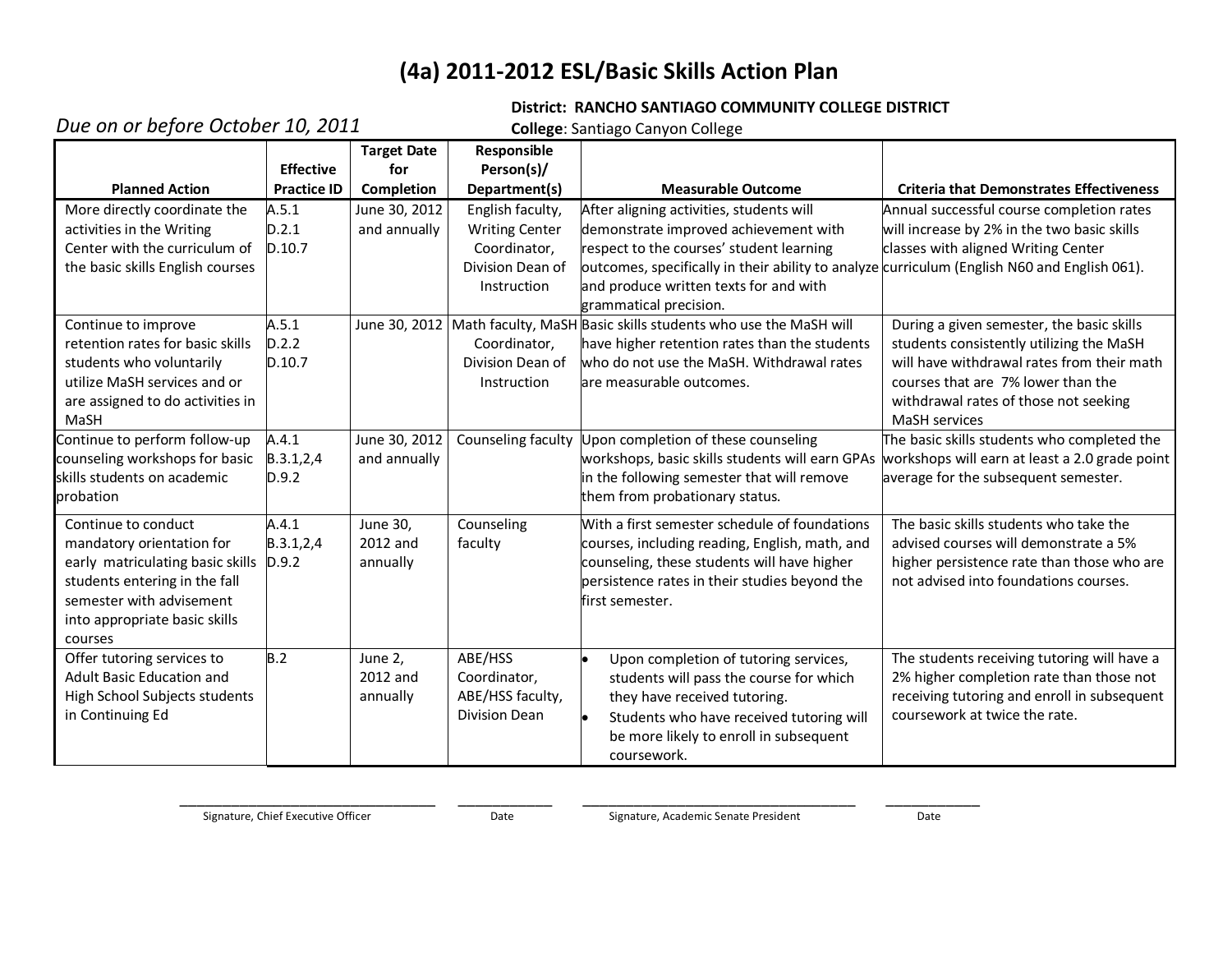# **[4b] Long-Term Goals (5 yrs.) for ESL/Basic Skills**

District: Rancho Santiago Community College District School: **Santiago Canyon College**

- 1. Enhance supplemental instructional delivery models in the campus learning centers that serve our basic skills students (e.g., Math Study Hall, Writing Center, Academic Success Center, and Tutoring Center) and conduct regular assessments on these models' impact on student success.
- 2. Continue to promote and conduct professional development activities that will improve basic skills instruction by
	- a. Expanding systematic and regular mechanisms of communication and collaboration in the basic skills program with comprehensive and ongoing general and department-specific professional development activities.
	- b. Gathering evidence about what faculty are learning in their professional development experiences and how they are changing their instructional practices and student outcomes as a result.
- 3. Strengthen the educational pathways for basic skills students with
	- a. Mandatory orientation during early decision that encourages students to achieve and build upon foundational academic success before enrolling in transfer-level coursework.
	- b. More effective placement procedures (e.g., a writing sample) to position students in English course levels that will maximize their persistence and success through the basic skills English sequence.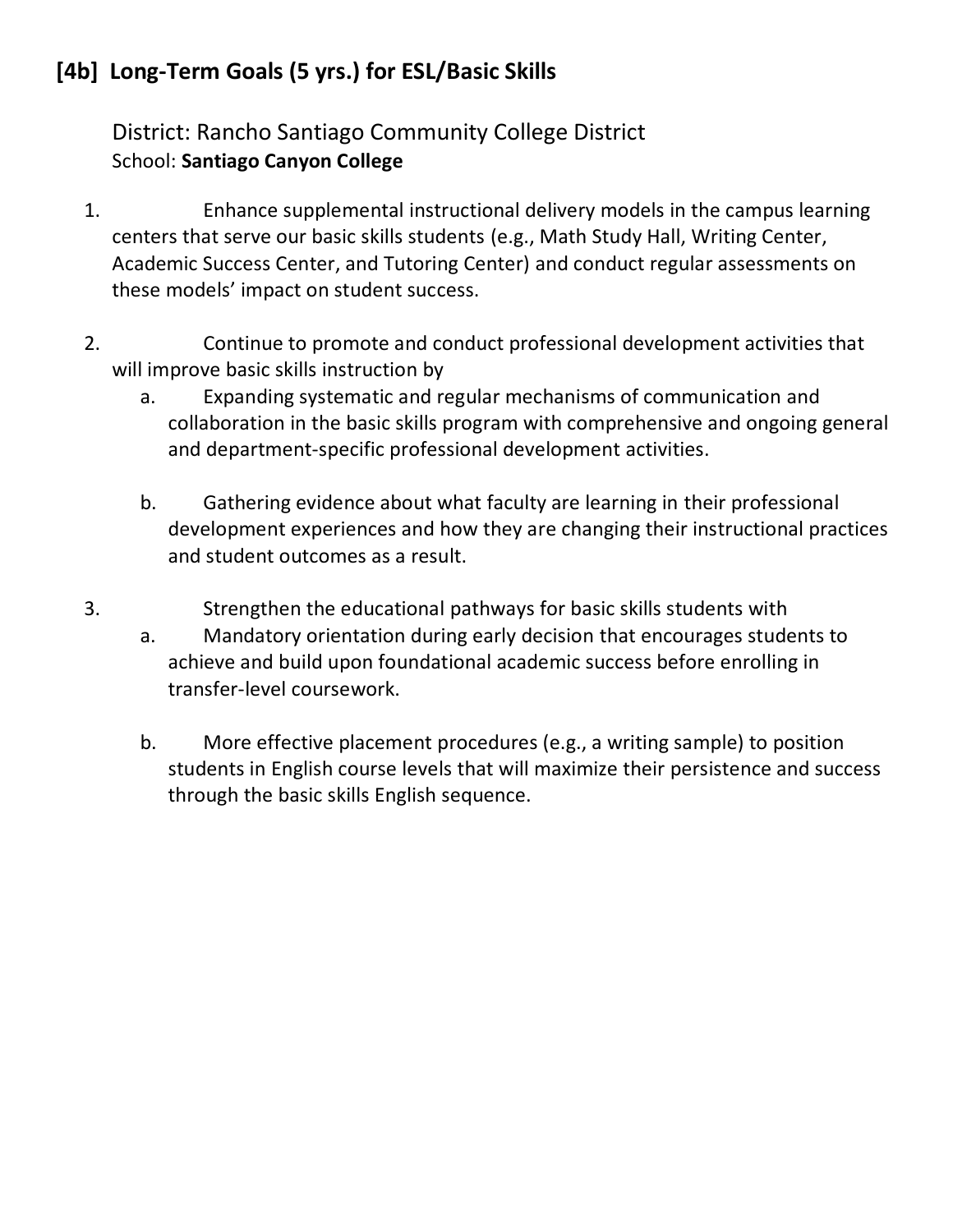## **[5] 2011-2012 ESL/Basic Skills Allocation Expenditure Plan**

#### **Santiago Canyon College**

#### **Due October 10, 2011**

**Basic Skills funds allocated in 2011-2012 expire as of June 30, 2014, and cannot be expended beyond that date**. All unexpended funds as of July 1, 2014, will revert back to the State Budget. Enter the total planned expenditure by category through the expiration of the funds on July 1, 2014. Original signatures are required of the Chief Executive Officer and the Academic Senate President.

#### **District: Rancho Santiago Canyon Community College**

#### **College: SANTIAGO CANYON COLLEGE**

**2011-2012 Basic Skills Contact Information** (Provide the names, positions, and emails for all individuals at your college who should receive communications regarding the Basic Skills Allocation)**:**

| <b>Name</b>      | <b>Position</b>                  | Email                       |
|------------------|----------------------------------|-----------------------------|
| Dr. Aracely Mora | Vice President                   | Mora aracely@sccollege.edu  |
| Mary McMullin    | <b>BSI Facilitator, Budget</b>   | Mcmullin mary@sccollege.edu |
| Maureen Roe      | <b>BSI Facilitator, Programs</b> | Roe maureen@sccollege.edu   |

| Category  |                                                 | <b>Planned Expenditure by Category</b> |
|-----------|-------------------------------------------------|----------------------------------------|
| А.        | Program and Curriculum Planning and Development | \$109,289                              |
| <b>B.</b> | <b>Student Assessment</b>                       | \$4,000                                |
| C.        | Advisement and Counseling Services              | \$20,000                               |
| D.        | Supplemental Instruction and Tutoring           | \$45,000                               |
| Ε.        | Articulation                                    |                                        |
| F.        | Instructional Materials and Equipment           | \$5,000                                |
| G.1       | Coordination                                    |                                        |
| G.2       | Research                                        |                                        |
| G.3       | Professional Development                        |                                        |
|           | <b>TOTAL</b>                                    | \$183,289                              |

Signature, Chief Executive Officer **Date** Date

\_\_\_\_\_\_\_\_\_\_\_\_\_\_\_\_\_\_\_\_\_\_\_\_\_\_\_\_\_\_\_\_\_\_\_\_\_\_\_\_\_ \_\_\_\_\_\_\_\_\_\_\_\_\_\_\_\_

\_\_\_\_\_\_\_\_\_\_\_\_\_\_\_\_\_\_\_\_\_\_\_\_\_\_\_\_\_\_\_\_\_\_\_\_\_\_\_\_\_ \_\_\_\_\_\_\_\_\_\_\_\_\_\_\_\_

Signature, Academic Senate President **Date** Date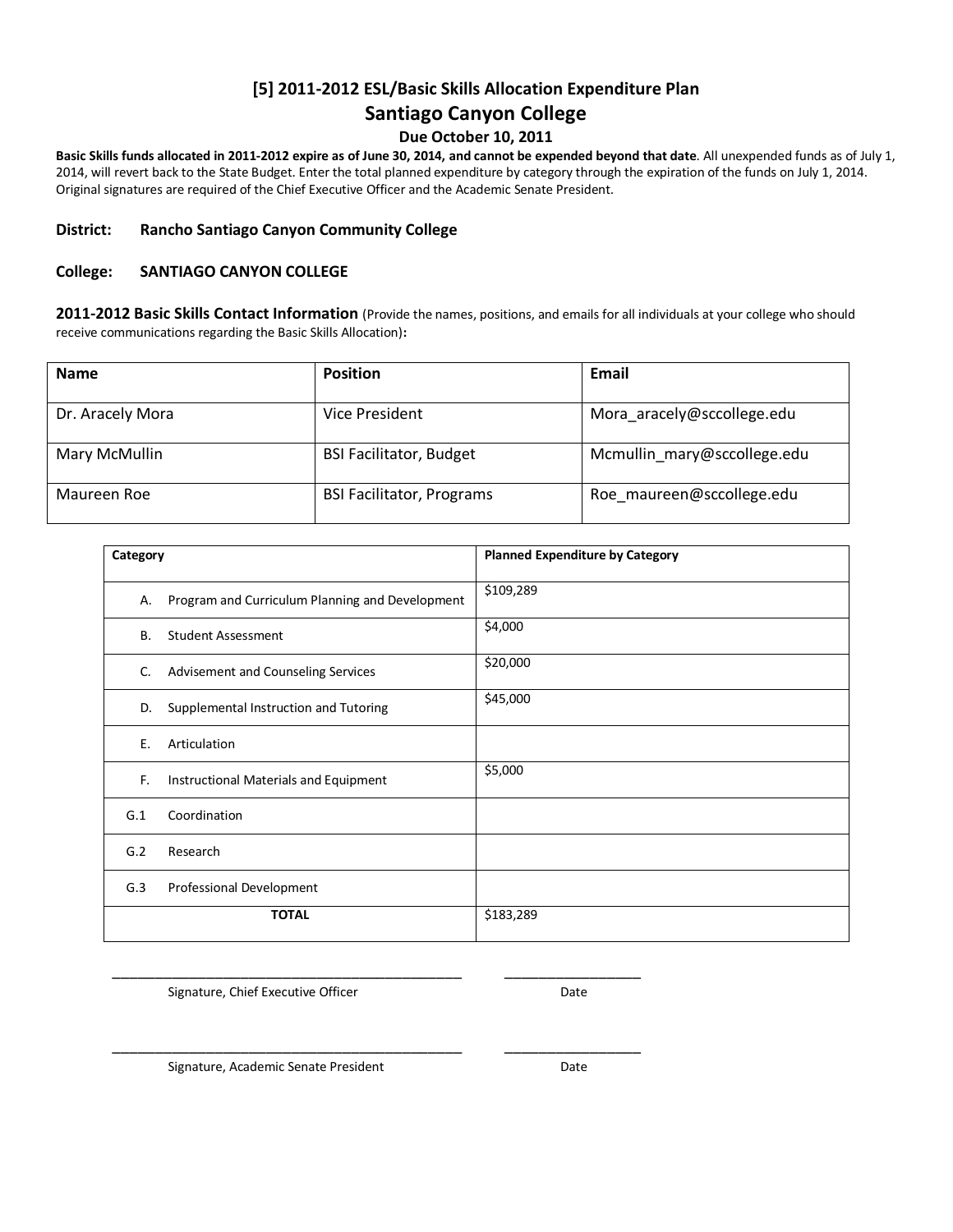# Academic Senate of Santiago Canyon College

Proposed resolution, presented by Danielle "Danny" Martino

#### F11 1.01 Transition from a Motion Based to Resolution Based Structure

Whereas, The Academic Senate of Santiago Canyon College (AS-SCC) falls under the Brown Act that recommends using a resolution format for action items, that action items are stated on the published agenda, and that no actions, without appearing, on the agenda be voted on except for emergency situations (see Appendix A); and

Whereas, That confusion has often developed over the formation and tasks of ad hoc committees and task forces, clarification is needed on directed tasks of committee, and appropriate information needs to be clearly researched and presented to the AS-SCC in order to fully inform the senators constituents of committee tasks; and

Whereas, Formal resolutions from the AS-SCC would serve as a central and key component of articulating the voice of the faculty, as well as provide historical documentmentation of positions, formation of ad hoc committees, changes to standing committee tasks and structures could be easily referenced if resolutions were utilized as the primary mode of AS-SCC direction and maintained in hard copy and electronic copy on the AS-SCC website; and

Whereas, The Academic Senate of Community Colleges has historically used the resolution process and has guidelines in resolution writing in place (see Appendix B);

Resolved, That the Academic Senate of Santiago Canyon College adopt a resolution approval process rather than a motions from the floor process of taking action; and

Resolved, That the Academic Senate of Santiago Canyon College use the adopted guidelines set forth from the Academic Senate of California Community Colleges on resolution writing; and

Resolved, That the Academic Senate of Santiago Canyon College set up and maintain a hard copy folder of any adopted resolutions and an electronic version of approved resolutions on the AS-SCC website.

Appendix A: Brown Acts Do's and Don'ts for Academic Senates

Appendix B: Resolution Writing and General Advice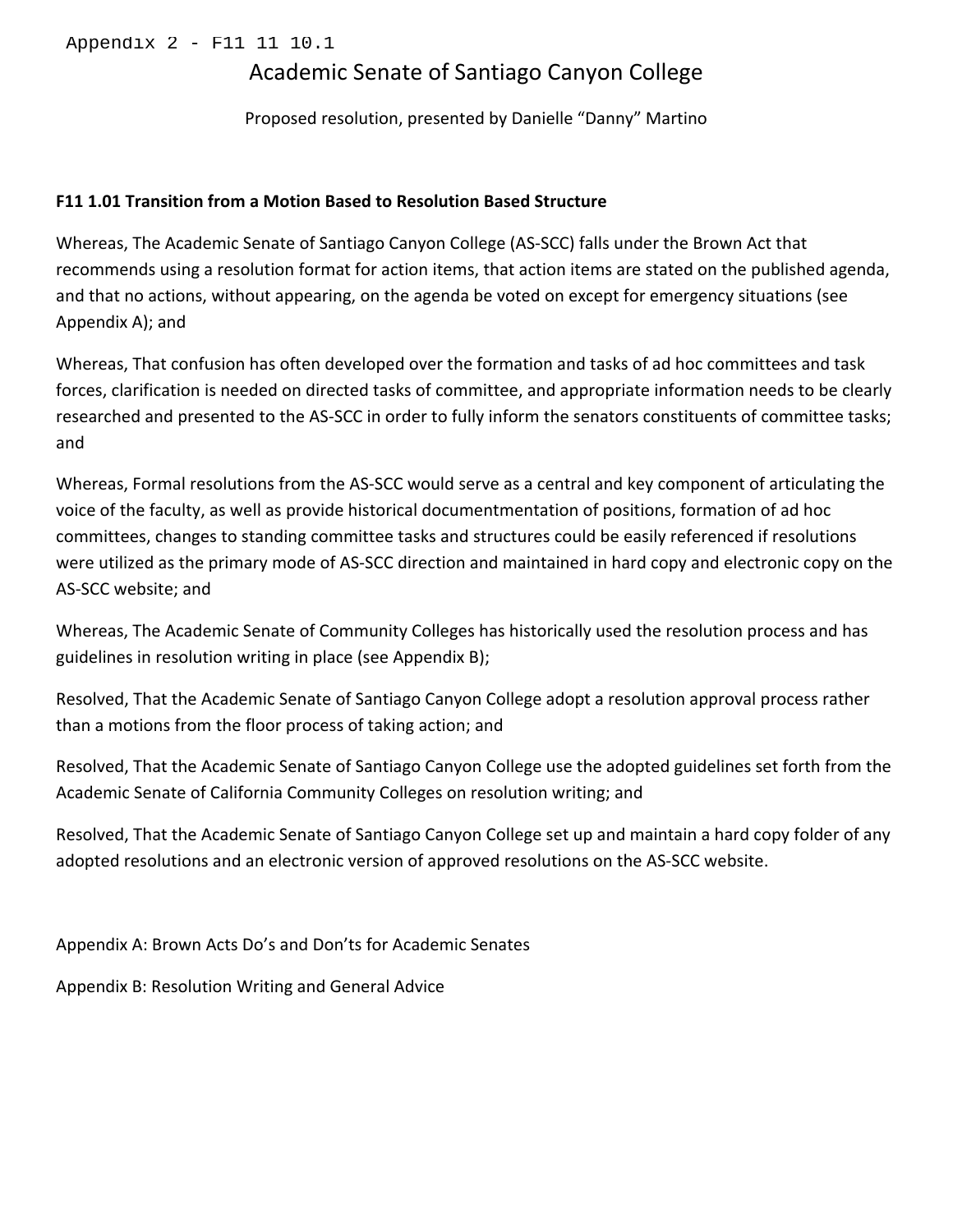# Academic Senate of Santiago Canyon College

Proposed resolution, presented by Danielle "Danny" Martino

#### F11 1.02 Formation and Guidelines of Committees and Task Forces

Whereas, The maintaining of an easily accessible and ongoing historical record of the formation, tasks, and timelines of committees and task forces is key in preserving the integrity of the Academic Senate of Santiago Canyon College (AS-SCC); and

Whereas, The formation of a temporary task force is in response to a current issue, would have a specific charge, a clearly defined set of tasks and a target end date for completion have historically been confused without a formal written proposal; and

Whereas, Communication between the AS-SCC and all permanent and temporary committees plays a vital role in informing the faculty of the events, goals, procedures and progression of tasks;

Resolved, the formation of any Academic Senate of Santiago Canyon College committee or task force be formed and organized via a formal resolution outlining the goals, tasks, and the target end date of the committee; and

Resolved, The Academic Senate of Santiago Canyon College require all new and standing committees and task forces to submit formal reports or minutes to inform the Academic Senate of Santiago Canyon College of updates, progress made on tasks and the next planning steps after each formal meeting; and

Resolved, That Academic Senate of Santiago Canyon College work to have minutes and reports of committee meetings be published on the senate committee website.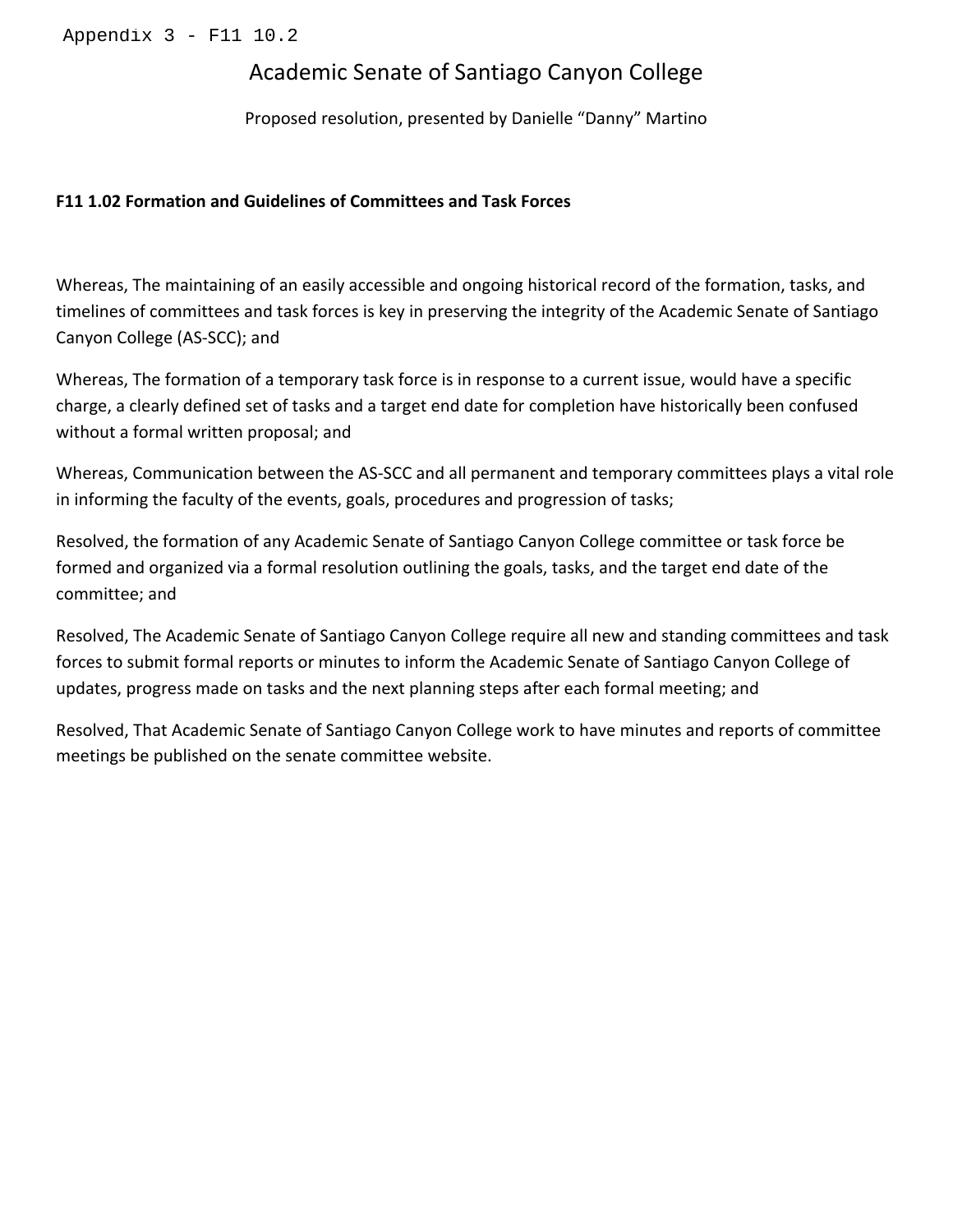#### **Honors Program Advisory Committee**

#### **Mission**

The mission of the Santiago Canyon College Honors Program Advisory Committee (HPAC) is to oversee the Honors Program and work with the Honors Program Coordinator to establish the standards, procedures, and policies of the Program.

#### **Responsibilities**

- Assist the Coordinator in recruiting new students and in promoting and publicizing the Honors Program and its activities
- Review and approve projected offerings as compiled by the Coordinator and Counselor
- Review and approve the schedule of Honors classes as compiled by the Coordinator and Counselor
- Review and make recommendations for Honors elements of proposed Honors courses before going to division curriculum committees and the Curriculum Council
- Review existing Honors courses during their triennial review
- Solicit course development from other disciplines
- Approve or deny requests for exception to program rules and regulations
- Interview and select valedictorian for commencement
- Select Honors scholarship recipients
- Assist with Honors Program Retreat/Reception
- Assist with selection of Honors Program students to participate in the HTCC Research Conference

#### **Chair**

Honors Program Coordinator

#### **Membership**

HPAC members are selected based on experience with and knowledge of the Honors Program and/or Honors classes. It meets from 1:30-2:30 on the second Wednesday of the month. The members include the Honors Program Coordinator, the Honors Program Counselor, deans from the divisions offering Honors classes, 1 student, and one representative from the disciplines with Honors curriculum. The membership includes the following:

- Honors Program Coordinator
- Honors Program Counselor
- Arts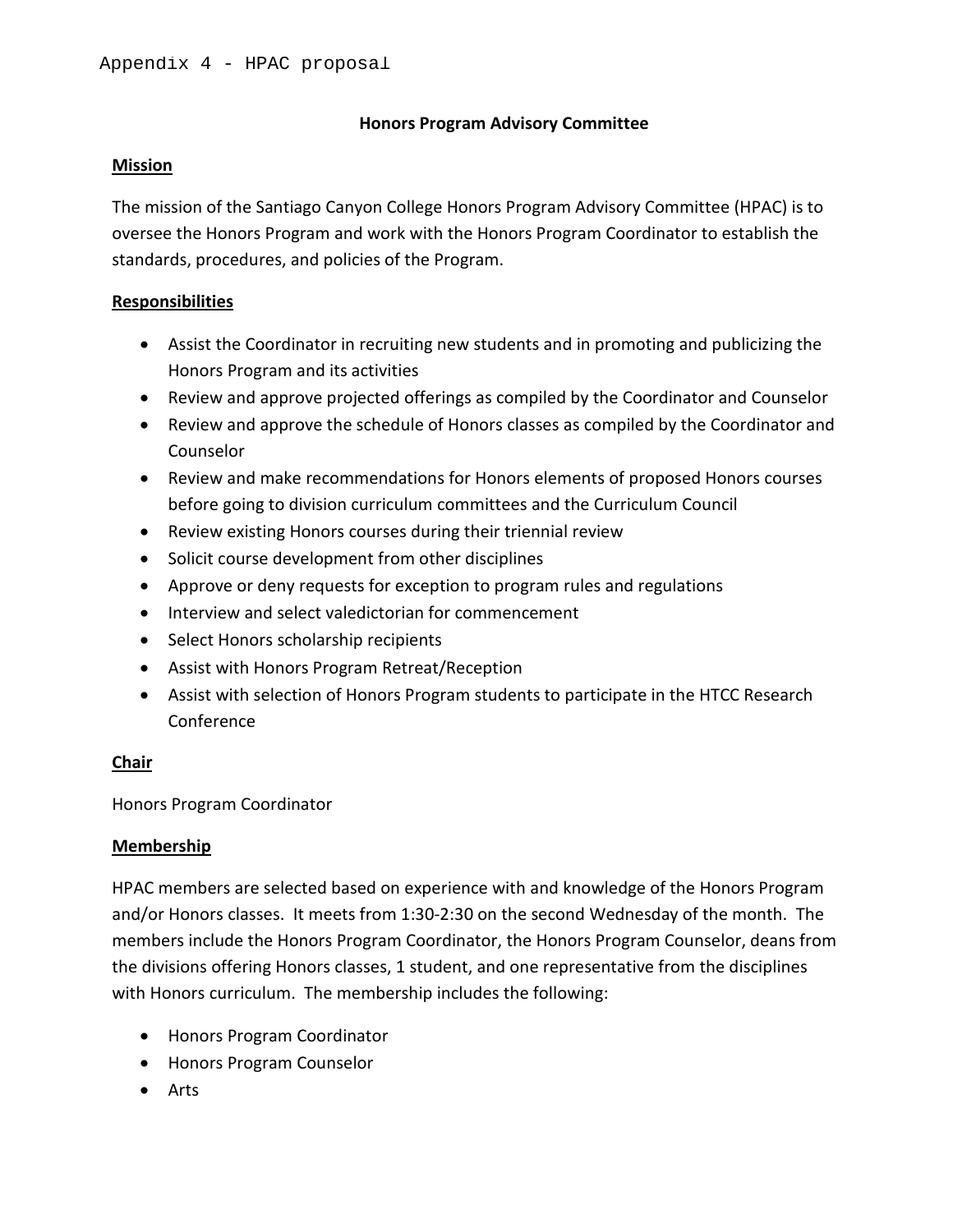- Biological Sciences
- Humanities
- Mathematics
- Oral Communication
- Physical Sciences
- Social Sciences
- Deans of the divisions offering Honors classes
- 1 student